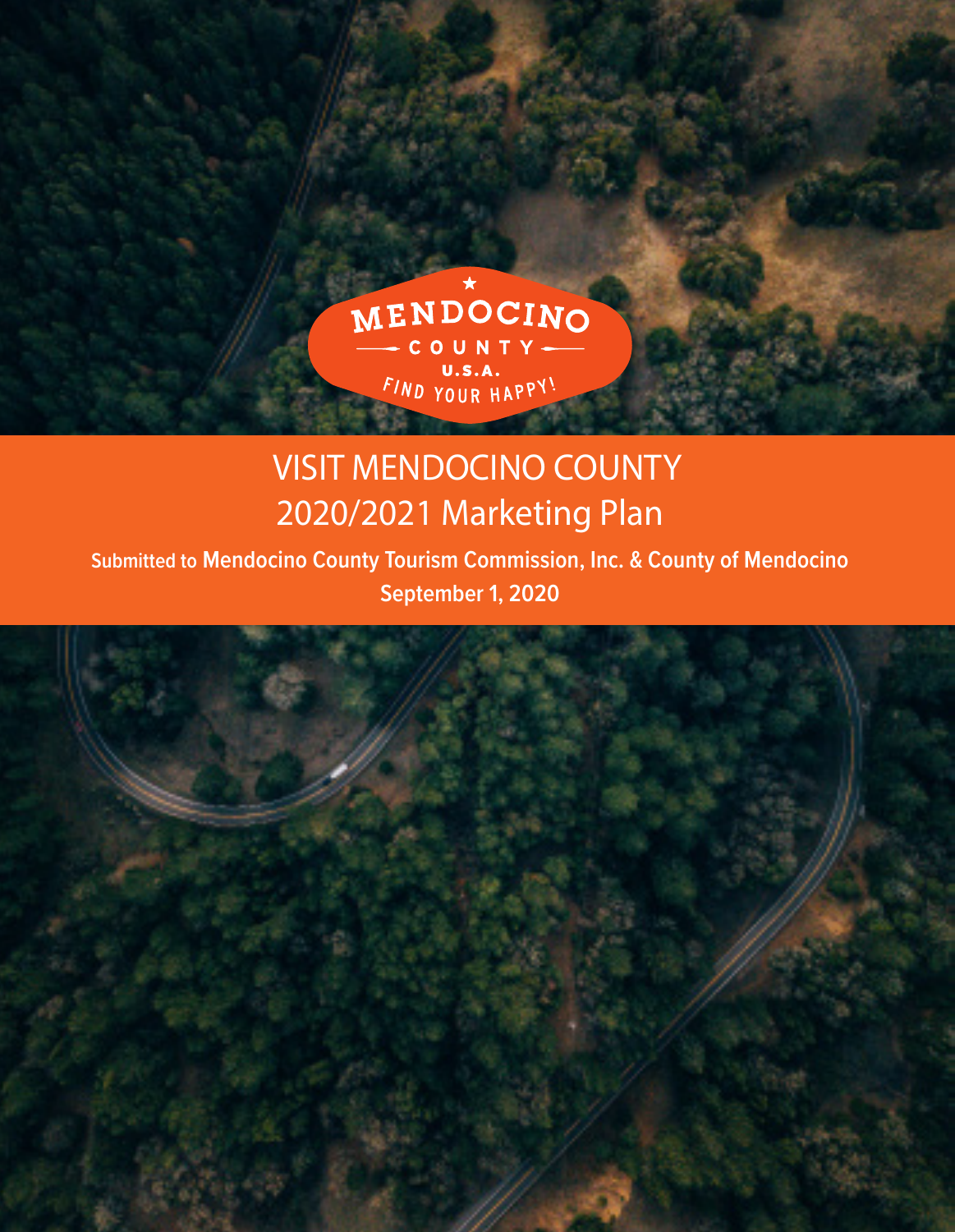## **Table of Contents**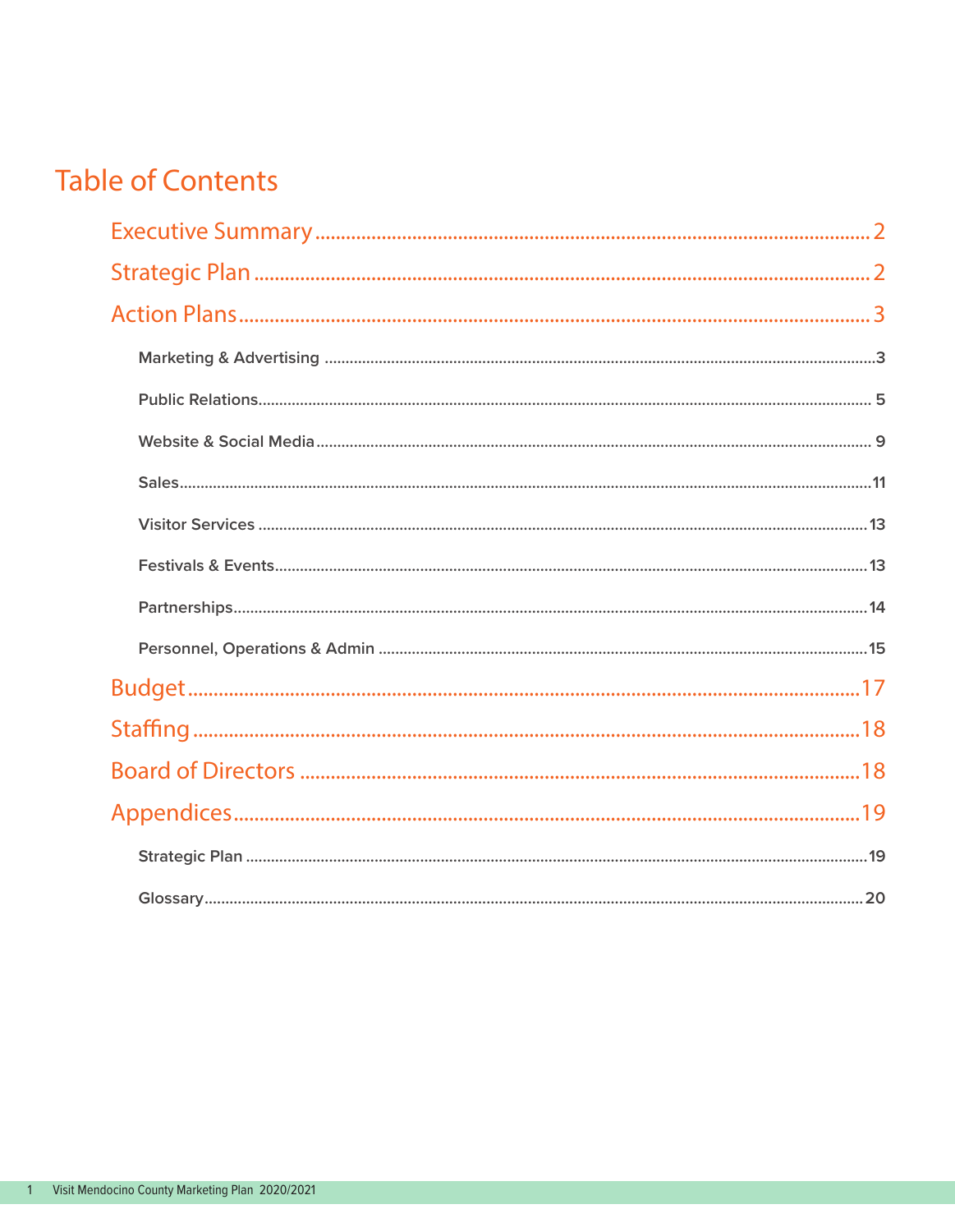## Executive Summary

Mendocino County Tourism Commission is entering its fifth year as the Destination Marketing Organization for Mendocino County. The organization chose to end its partnership with Media Matters World Wide after two years. The decision to end our contract(s) came from necessity to change directions in our marketing plan. Shortly after that decision was made, the COVID-19 pandemic closed Mendocino County for tourism business. Following the closure of tourism activities in Mendocino County, MCTC directed its efforts on this marketing plan for 2020/2021. With financial restrictions placed on the organization for the 2020/2021 FY, MCTC made the difficult decision to not renew its contract with marketing agency TheorySF and, instead, the organiziation chose to bring its creative work in-house. Public relations efforts continue to hit new heights with coverage in the "big books", glossies, national and international press, and a steady flow of A-list media prepared to cover the county at the time tourism activities are allowed.

We will continue to host informational meetings bi-annually to engage our stakeholders in our projects and programs. Our annual FEAST festivals, Mushroom and Crab, are currently on a hiatus for FY 2020/2021. The Festival and Marketing committees will work within "social responsiblity" to continue a version of these events post COVID-19 with a focus on continuing brand recognition. We will continue to create an invitation to make the trek, stay a while, 'Find Your Happy' with 'Room to Roam'.

## Strategic Plan

This Marketing Plan adheres to the initiatives set forth in the three-year Strategic Plan that was put into action in 2017. The purpose of the plan was to realign the core strategies of the organization. The MCTC Board of Directors has voted to continue under this well-thought-out plan through fiscal year 2020/2021 (The Strategic Plan is attached to this Marketing Plan as Appendix 1.) With the Strategic Plan goals in mind, each future initiative undertaken by VMC—in public relations, advertising, marketing, social media — will relate to and be accountable to the plan's imperatives. Text references to the Strategic Plan Initiatives are highlighted in blue in this document.

## **Vision:**

Enriching experiences for our guests, enhanced lifestyle for our residents, and stability and diversity for our economy

## **Mission:**

Visit Mendocino County stewards and amplifies the total Mendocino County experience.

## **Values:**

- Transparency: We foster trust through openness and integrity.
- Accountability: We are outcome-oriented and professional.
- Partnership: We create alignment through inclusive and meaningful relationships.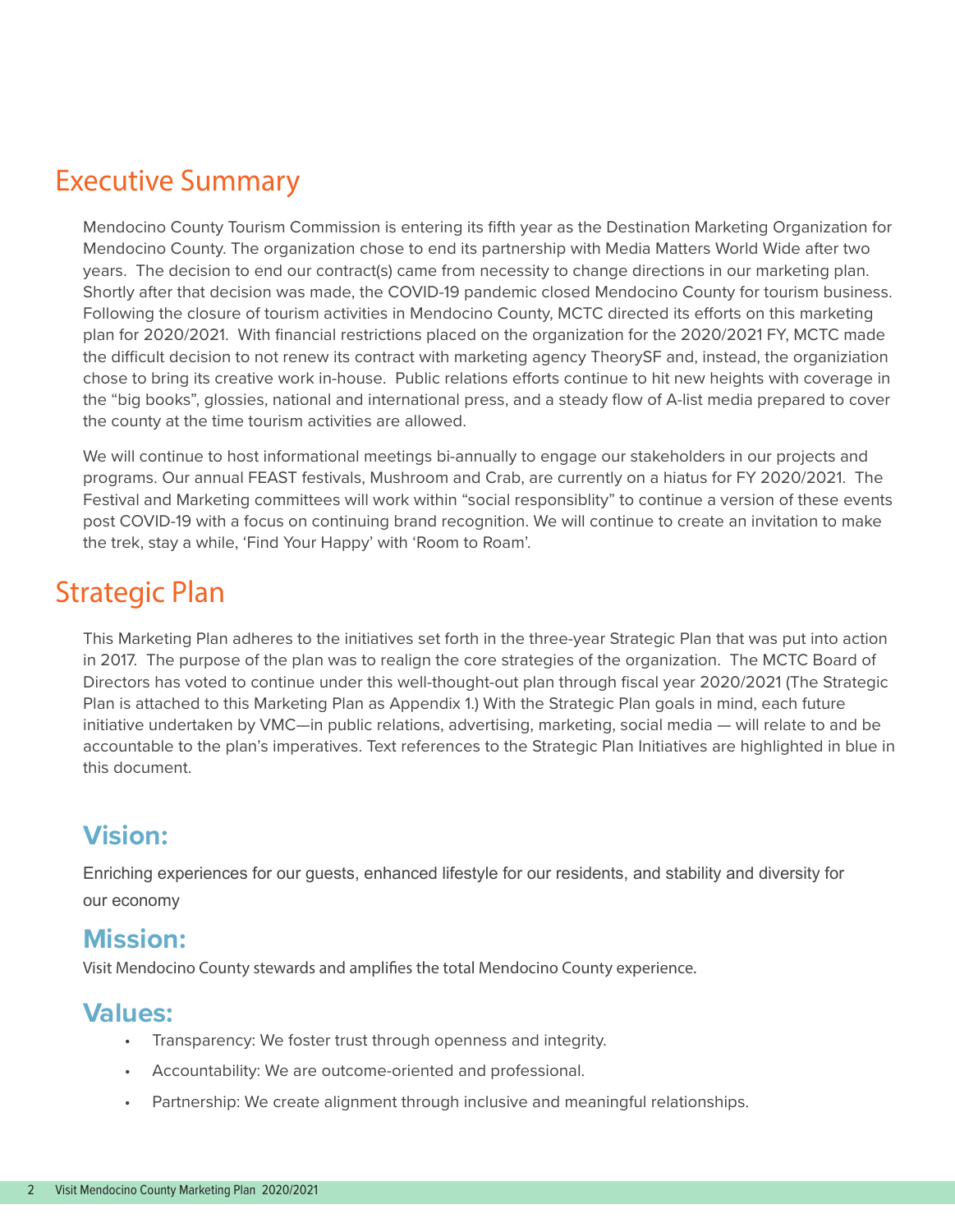- Community: We contribute to the fabric of Mendocino County.
- Innovation: Our creativity reflects the uniqueness of our cultures and landscapes.

In order to support our stakeholders, generate economic activity for county residents through tourism, and inspire our visitors, Visit Mendocino County:

- Consistently markets the entire county and its assets.
- Creates, develops, and manages brand awareness for the county.
- Connects people and organizations to opportunities.
- Provides information to in-county partners and tourism resources to the industry.
- Delivers a robust and sustainable return on investment.

## Action Plans

### **Marketing & Advertising**

- **• Increase tourism revenue through the development and implementation of the annual integrated marketing, public relations, and sales plan.**
- **• Foster collaboration and county-wide alignment by creating and developing the "go to" website for all tourism stakeholders.**
- **• Increase Mendocino County brand awareness and positive perception.**
- **• Develop a data-sharing process that offers context and insights for partners.**

The Visit Mendocino County Executive Director will work hand-in-hand with its Marketing & Sales Coordinator and Website Development and Social Media contractor, Agency Xi, to build on the robust and engaging Awareness and Advertising campaigns launched in FY 2018/19. In addition to the scope of work outlined below, the Marketing team will produce a new Visitor Guide for distribution to festivals, events, visitor-facing organizations and to consumers upon request.

#### **Brand Management:**

For the 2019/20 fiscal year, VMC staff will:

- Manage the Visit Mendocino County brand
- Explore new brand opportunities and partnerships
- Guide other VMC partners in the use of the brand style guide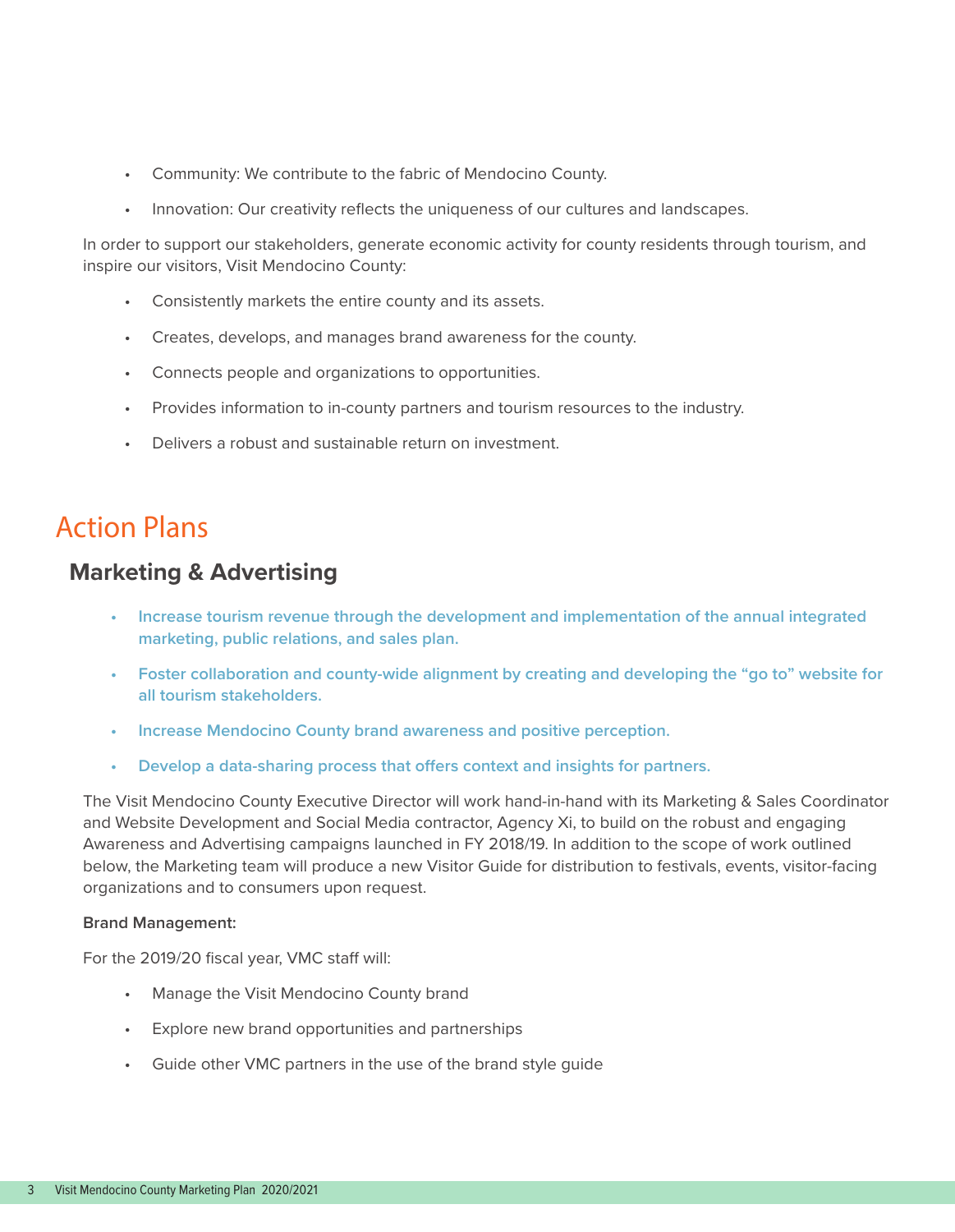• Manage awareness studies as requested by MCTC's Board of Directors (BoD)

#### **Research:**

VMC staff will manage research & trend forecasting and partner with VMC committees and BoD to determine research needs through:

- Primary: focus groups and intercepts
- Secondary: Secure cost effective secondary market research
- Online
- Creative testing

#### **Develop Creative:**

VMC staff will develop creative collateral that reflects the brand for:

- Website
- Online and offline advertising
- Retargeting campaigns
- Social media campaigns
- Print opportunities

The VMC staff and Marketing Committee will work on new creative to replace the countywide festivals (2020/2021 only) that reflect the brand and provide accompaning website landing pages. VMC will work on promotions that will assist in raising awareness for Mendocino County.

#### **Build Awareness:**

VMC will build awareness by:

- Exploring new ways to find and connect with potential visitors
- Creating more shareable assets (videos, apps, photos, other to be determined)
- Developing and helping to manage promotions (e.g., The Great Key Hunt)
- Managing all media planning, buying, and reporting
- Managing online demand generation marketing efforts (total contribution to revenue)

#### **Calibrate Website:**

- Review website analytics monthly
- Conversion rate optimization (CRO): Recommend tests and tactics to increase interactivity, sharing and conversion
- Update website creative for "freshness"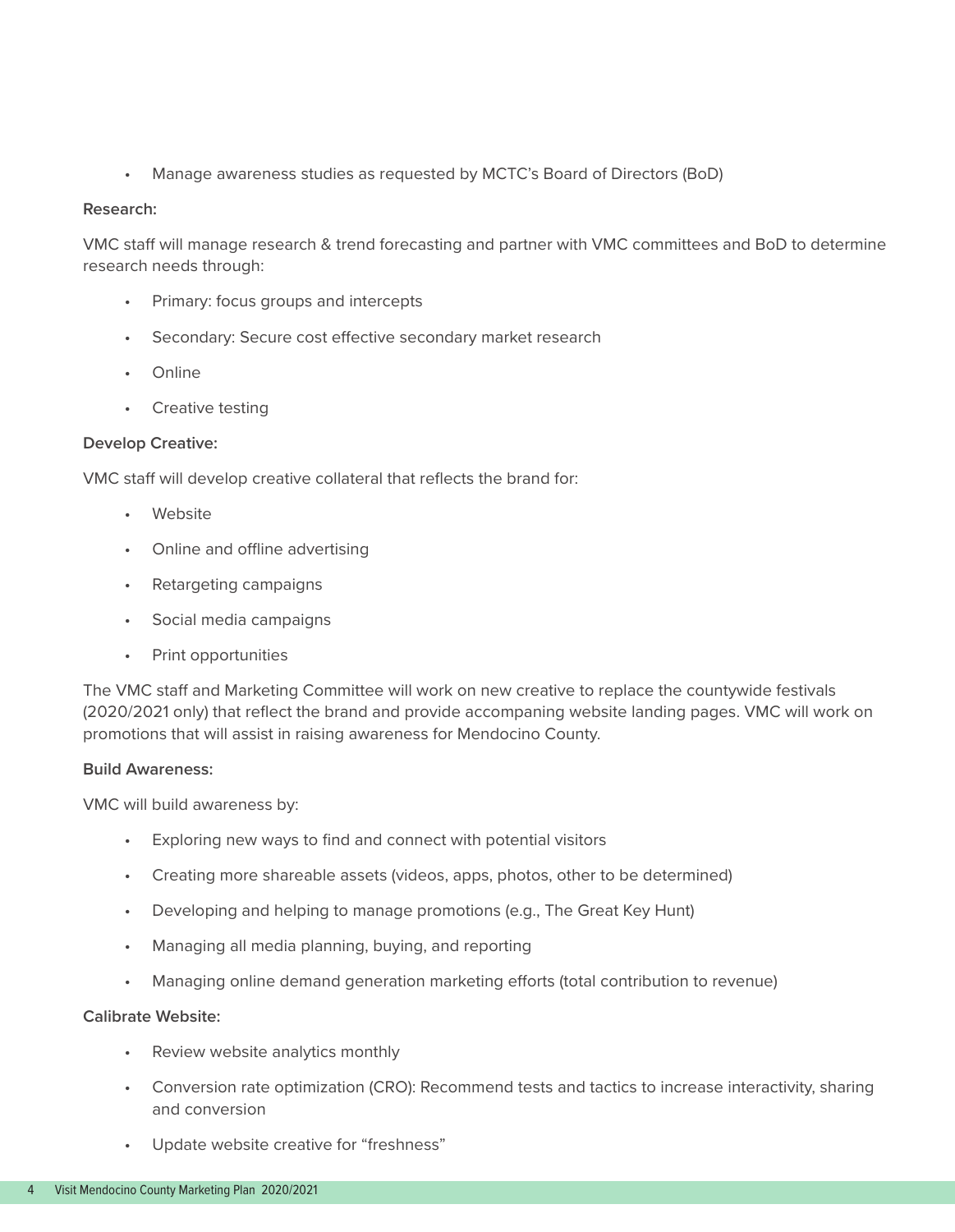• Create and launch retargeting campaign

#### **Website Maintenance & Upgrades:**

Agency Xi and VMC staff will maintain the perfect working order of the VisitMendocino.com website

- Ongoing support as needed, typically resolved within 24-48 hours of request except for weekends and holidays
- Explore the cost and availablitliy to include a lodging booking engine
- Build a content submission form for events page
- Build an event management system that automatically downloads events into email format for biweekly events calendar distribution
- Periodic software updates and backup, upgrade, security consulting as needed
- Agency Xi will offer training for all VMC staff on how to add business listings, events, etc.

**Marketing Goal: Raise awareness of Mendocino County as a tourist destination**

**Total marketing investment: \$216,300**

### **Public Relations**

- **• Increase tourism revenue through the development and implementation of the annual integrated marketing, public relations, and sales plan.**
- **• Proactively educate and communicate with all tourism stakeholders.**
- **• Improve data-driven decision making through increased participation and "buy in" from all of our partners.**

The PR team works diligently to expand our branding and media messaging using key "passion points" to identify and secure coverage. Fiscal 2019/2020 again showed milestones for VMC's PR team, achieving nearly 600 third-party editorial placements with an ad equivalency nearing \$2.5 billion.

As the clock turns, current economic indicators point to a grim tourism forecast for 2020/2021, while rebuilding the tourism industry following the COVID-19 pandemic. With air travel confidence low going into the 2020/2021, plan we have to keep the Mendocino County voice amplified with all of California competing for the drive market. This is where our knowledegable well-connected PR team work hand-in-hand with our Marketing team; taking our message to the glossies. Our goal is to convert our web & print presence to "heads in beds." For the 2020/2021 fiscal year, the PR team will work on and deliver the items outlined below.

#### **Program Objectives**

Drive overnight visitation throughout Mendocino County via the following top tier objectives:

• Assist VMC in promoting a sustainable, clarified image/brand as a premier California destination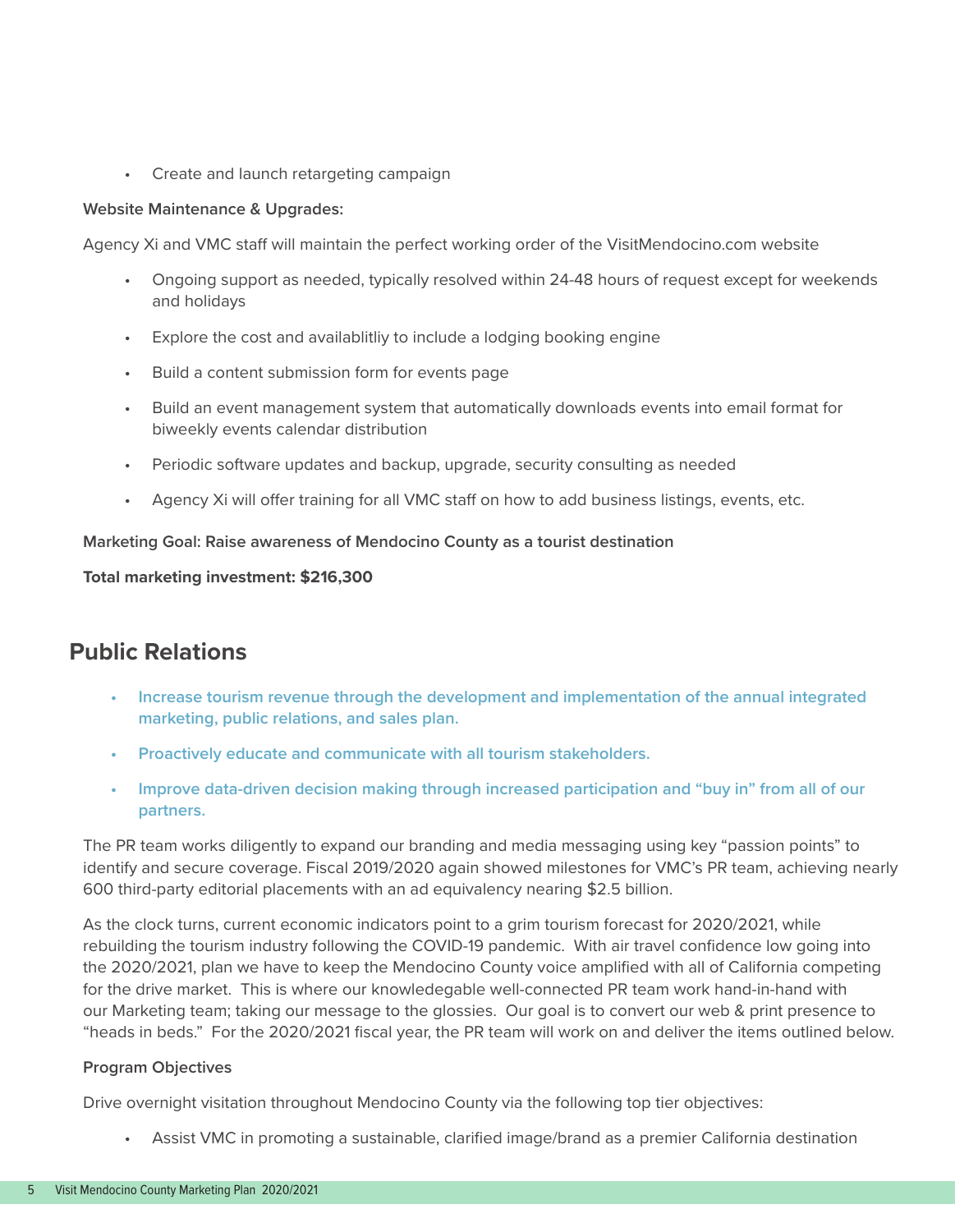- Stimulate demand/increase tourism revenue during the COVID-19 pandemic recovery
- Initiate awareness among key market niches and lifestyle/passion segments to buoy revenue
- Cultivate collaborative industry relationships to ensure successful, cost-effective and equitable coverage of Mendocino County stakeholders and stretch VMC's budget

#### **Strategies**

- Influence the influencers and drive media coverage via multiple venues/channels (traditional/ emerging)
- Ignite media interest via proactive campaigns focused on print, television, social media/key influencers
- Leverage and create "news" value as an economic driver for visitation
- Convert customers predisposed to the California drive market by differentiating Mendocino County by focusing on distinct benefits/unique assets and the ability to roam with room
- Strengthen industry partnerships with Visit California, North Coast Tourism Council, San Francisco Travel, BrandUSA, etc., via cooperative programming

#### **Targets**

#### **Demographic**

- Primary: Millennial Market, Gen-Z, Gen-X
- Secondary: Baby Boomers/Time Affluent Market
- HHI: \$100k+

#### **Geographic**

- Primary: State of California (nearly 80% of U.S. market)
- Secondary: U.S., key fly/drive markets: Oregon, Arizona, Nevada, Washington, Eastern Seaboard
- Tertiary: International/TBD

#### **CORE PROGRAM**

#### **Media Relations Campaign**

Drive awareness/brand messaging with focus on need seasons via creation and distribution of timely/ newsworthy materials targeted to key niches. Materials include two annual Hot Sheets (editorial sheets for angle generation, long lead media) and a host of focused materials directed to passion/lifestyle segments: eco-getaways, romance, food and wine, off-grid, sports, family and trend niches.

Activities include:

• Annual update of media kit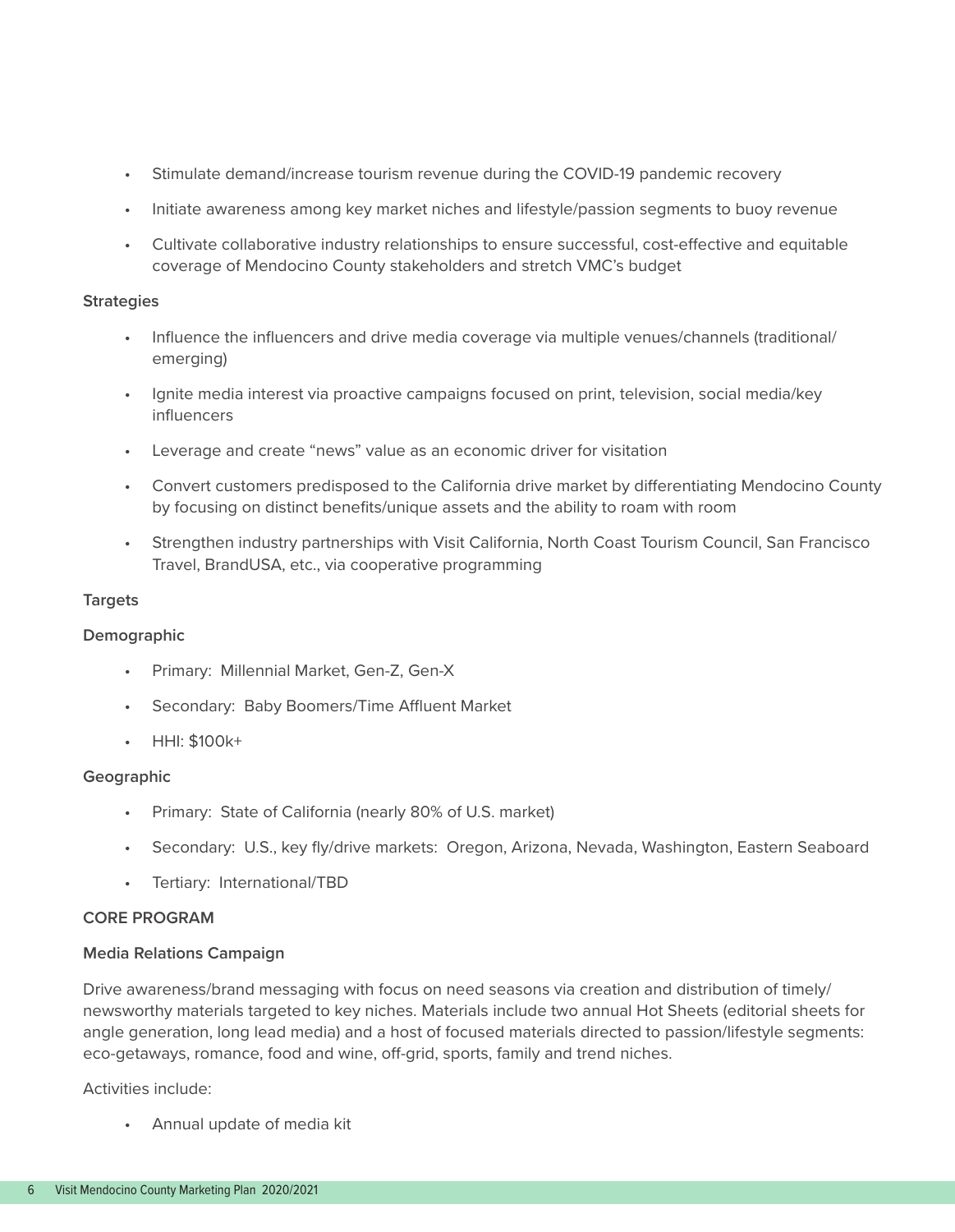- Proactive media relations campaign tied to timely themes, openings, and seasons
- Bi-annual visual library update/as needed
- Goal: 11 releases/annually

#### **Media Missions/In-Market Editorial Appointments**

Maximize external communications via editorial missions in key media-rich markets. Where possible, tie in with Visit California to offset costs. Suggested markets include:

- Phoenix/Scottsdale
- Denver
- Seattle
- Portland
- Goal: 1/annually

#### **Media Familiarization/Social Influencer Program**

Pitch/secure in-market media visits to generate editorial coverage, further brand messaging/positioning within key lifestyle/passion segments. Activities include:

- Conduct individual media outreach based on agreed-upon communication pillars
- Vet and manage media and social influencer/blogger requests
- Work with VMC to create media itineraries
- Research/secure online influencer teams
- Goal: 20 annually

#### **Content Creation**

• Drive compelling endorsement of Mendocino County in the digital space with ongoing content creation; research/development of blog posts, listicles, website editorial and cross-merchandising key online chats

#### **Trade Shows**

Attend targeted media trade shows to boost VMC media visibility and secure future familiarization visitation. Coordinate participation with VMC staff. Suggested venues:

- Visit California/Los Angeles (Sept)
- Society of American Travel Writers Conference (October)
- Media Bootcamp TBD (November)
- IPW/Las Vegas (April)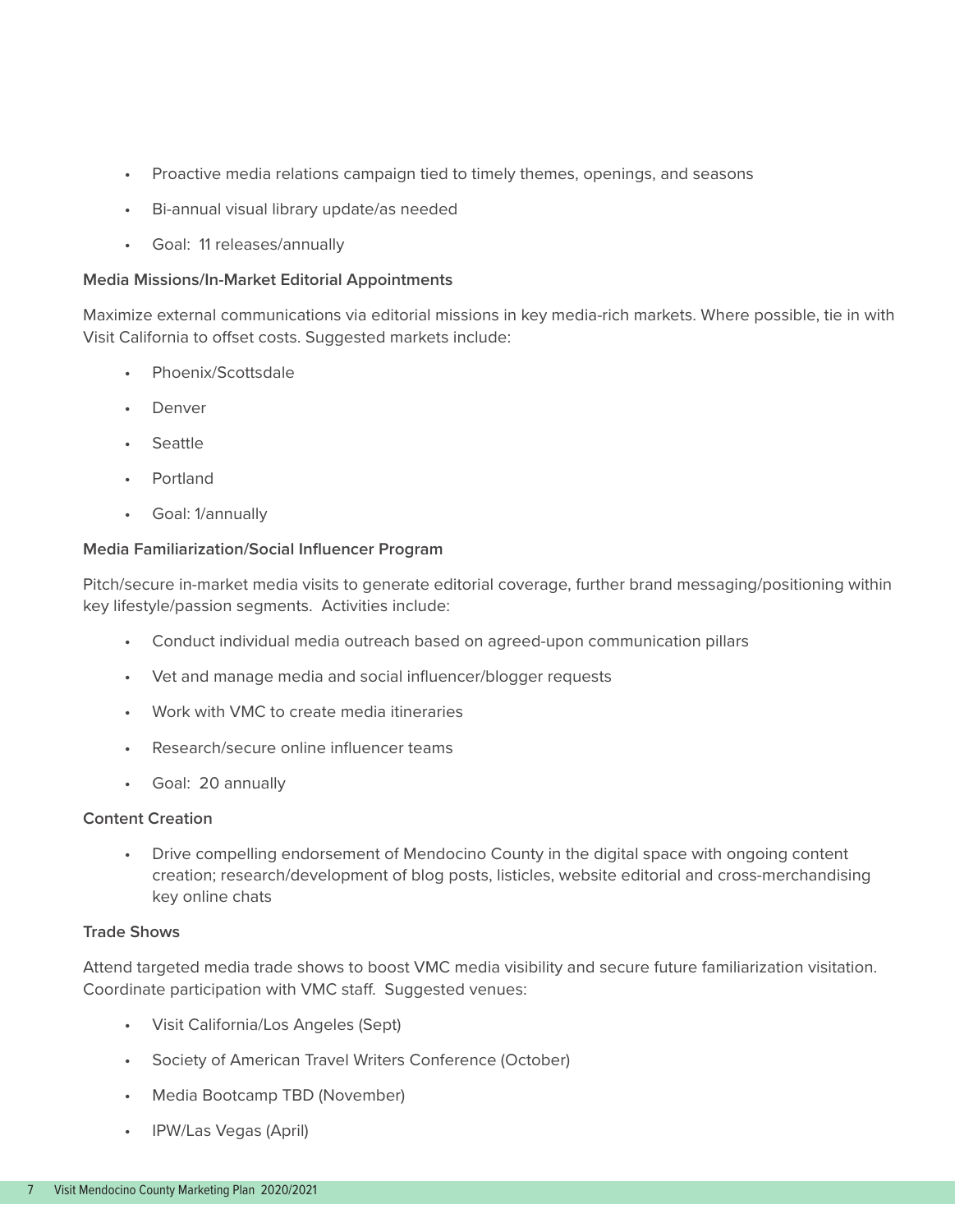• Goal: 2/annually

#### **Community/Stakeholder Relations**

- Assist VMC in maintaining visibility; broaden stakeholder support
- Continue to partner in development of stakeholder relations and promotional programs
- Draft/distribute stakeholder updates and public relations highlights
- Attend/present at stakeholder meetings, as needed

#### **Promotions**

- Dovetail VMC strategic promotions and/or in-market events tied to VMC's overall branding to boost revenue during critical off seasons.
- Support/amplify VMC promotion and secure in-market media coverage
- Goal: TBD

#### **Digital Footprint/Social Media**

- Augment in-house social media campaign to extend VMC's digital footprint.
- Dovetail social media marketing promotions with publicity support; coordinate efforts with in-house staff
- Expand and enhance social media/key influencer database and outreach

#### **Crisis Communications**

Tsunami, earthquake, fire, tourism deaths and pandemics ... the depth and variety of crises affecting a tourism destination are daunting. A tight, easy-to-implement crisis program is critical to the survival of any tourism destination and are in the beginning stages of creation.

#### **PR Toolkit**

- Retain vendors/subscriptions to the following on behalf of VMC:
	- o Vocus Cision Media Database (KOLI contract)
	- o Burrelles Media Tracking Service (VMC contract)
	- o Constant Contact Distribution Service (KOLI contract)
	- o Society of American Travel Writers' Membership (KOLI membership)

#### **Programming**

- Provide ongoing counsel/insight on market developments and opportunities
- Execute annual Public Relations Workplan and Timeline
- Draft/distribute Monthly Public Relations Reports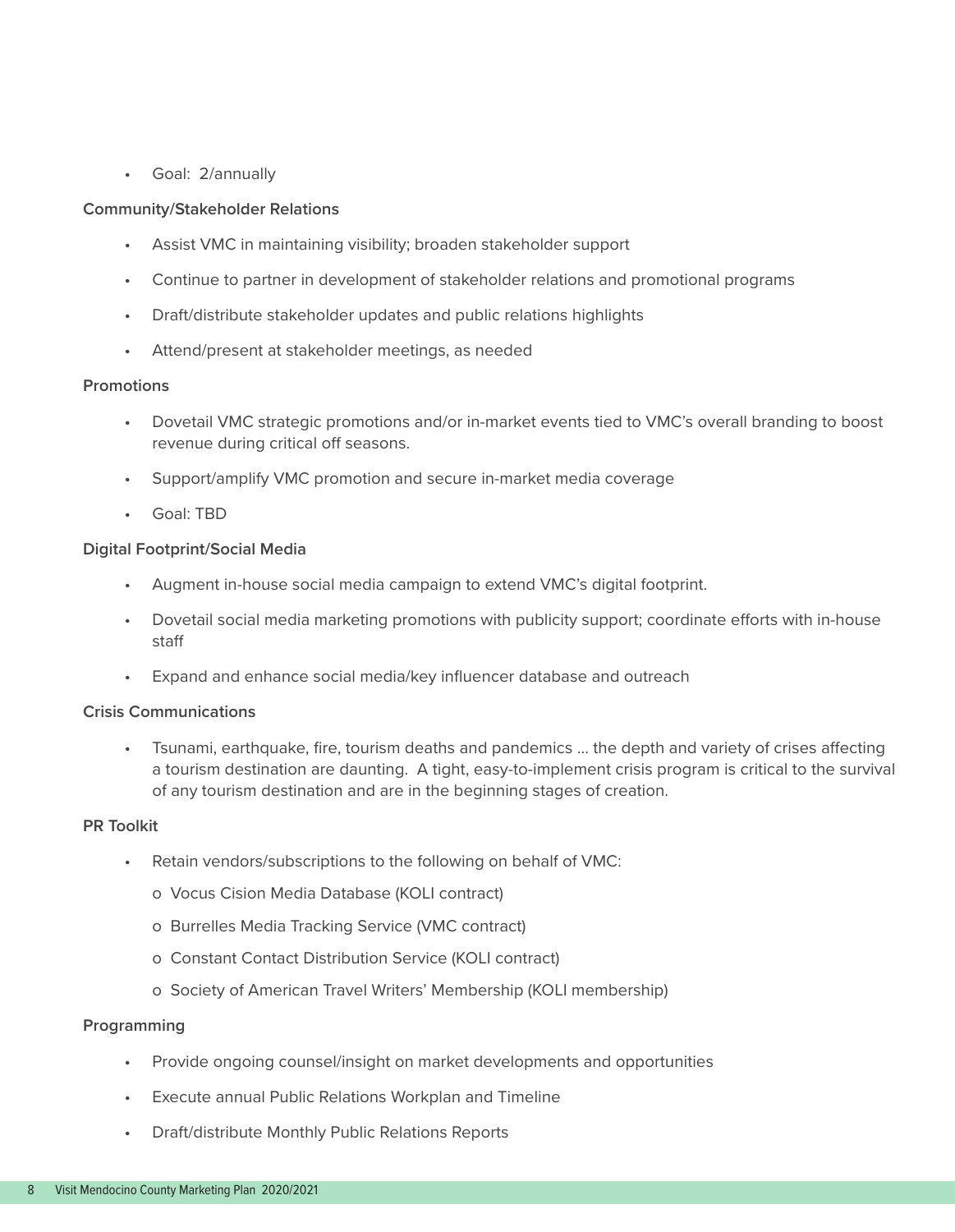- Draft/distribute Monthly Media Impact Reports
- Conduct monthly MCTC PR conference calls
- Attend client, MCTC Board of Directors and Marketing Committee meetings as needed
- Participate in quarterly site checks surrounding new hotel properties/attractions
- Draft/distribute Fiscal Report

#### **Key Performance Indicators**

- Realize \$10 million in advertising equivalency -- a 52% increase
- Secure 500 qualified media placements -- a 67% increase
- Reach an estimated 150 million potential visitors/circulation -- a 67% increase
- Secure 20 individual media visits for the calendar year
- Draft/distribute 11 releases annually
- Attend 2 industry trade shows
- Conduct 1 media mission

#### **Total PR investment: \$134,033**

### **Website & Social Media**

- **• Increase Mendocino County brand awareness and positive perception.**
- **• Foster collaboration and county-wide alignment by creating and developing the "go to" website for all tourism stakeholders.**
- **• Proactively educate and communicate with all tourism stakeholders.**
- **• Improve data-driven decision making through increased participation and "buy in" from all of our partners.**

The VisitMendocino.com website is our calling card and is continually calibrated for best effect. Ambient home page videos are switched out seasonally while a changing array of "MendoMoments" invites website visitors to stay a while and explore the county.

VMC will continue to roll-out digital campaigns that build on the successes of earlier campaigns. We have been successful in engaging audiences and more than doubled website visitation in the 2018/2019 FY and realized a steady increase of visitation in 2019/2020 . Our goal is to build on these achievements and drive even more traffic to the VMC website and also increase outbound referrals to stakeholder and partner websites. This year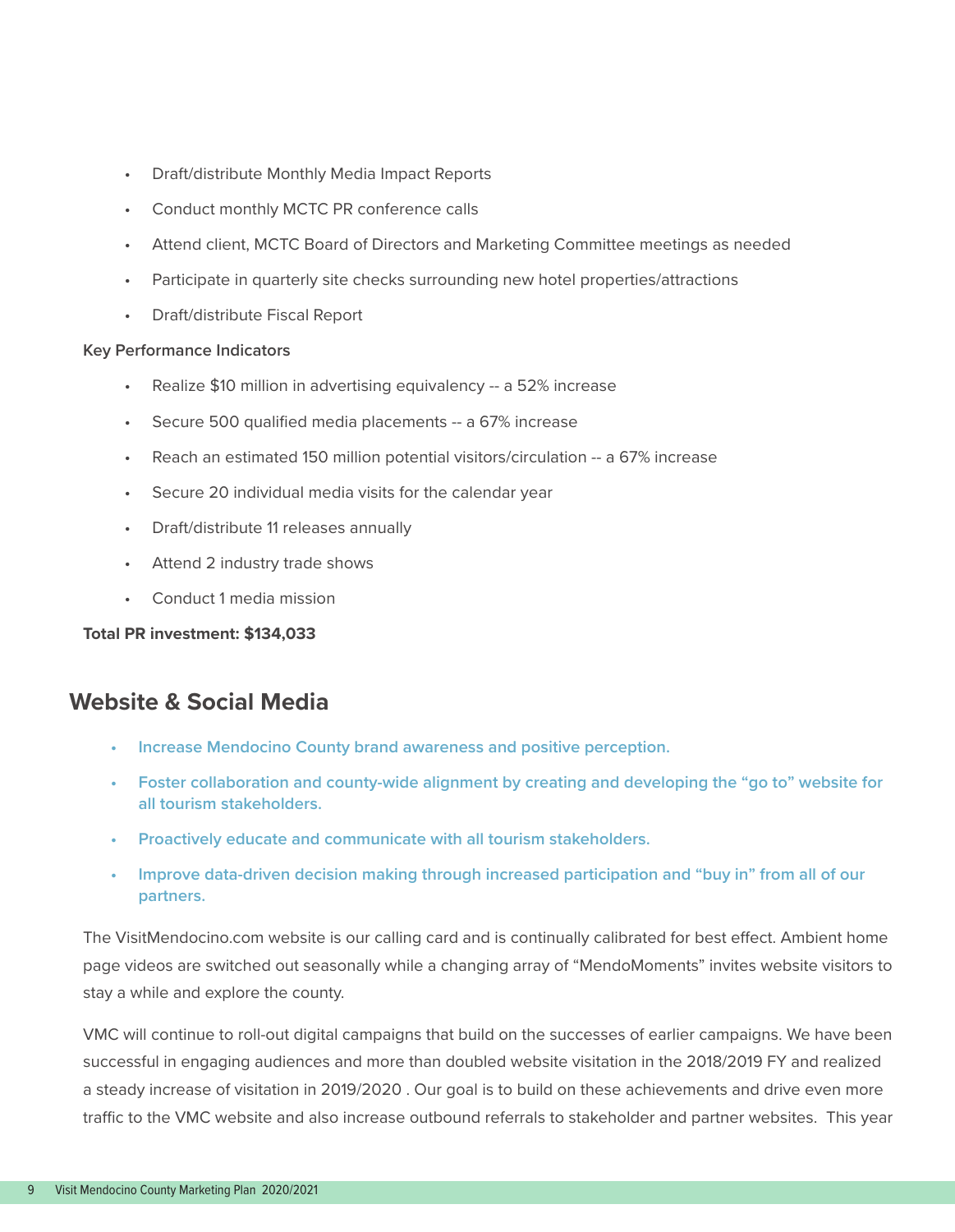VMC is exploring the implementation of a lodging booking engine placed on visitmendocino.com. This upgrade to the site would not only allow guests to make lodging reservations directly on visitmendocino. com but, will provide VMC a direct source of ROI reporting and BtoB conversion.

On Instagram, VMC will continue to curate content to land on the "Let's Get Social" portion of the VMC website.

The website will continue to auto-generate a monthly report to all stakeholders and partners, for whom VMC has an email address, that shows the total number of VMC website visitors and the number of click-throughs to their particular website. These reports further help VMC in producing metrics on BtoB conversions.

The VMC team will report on a regular basis to the Board of Directors.

Social media continues to grow in importance as a motivator for travel, spanning all demographics. People look to their friends and family for recommendations on travel destinations—increasingly more often than traditional media and advertising. Our social presence seeks not only to directly engage new potential visitors and remind previous visitors of the destination but also to excite our core visitor to share and spread the word about Mendocino County. To that end we will engage with key content producers via Instagram to generate dynamic, sticky visual content, with the aim of increasing overall reach. Social media engagement is the measure of the public shares, likes and comments for VMC's social media efforts. Engagement has historically been a common metric for evaluating social media performance and it is measured on Facebook by shares, likes and followers, and on Instagram by likes, followers, and Hashtags/ Mentions.

Agency Xi and VMC staff will continue creation of a series of 15- and 30-second videos to run on social media platforms that will highlight iconic experiences and attractions in Mendocino County. Metrics have shown that audiences engage with experiential video at a far higher rate than with passive video shoots. Videos will be created with and without voice-overs so viewers can leave the sound off and still enjoy the same experience.

#### **Social Media Goals:**

• Continue to increase engagement on all social media channels YOY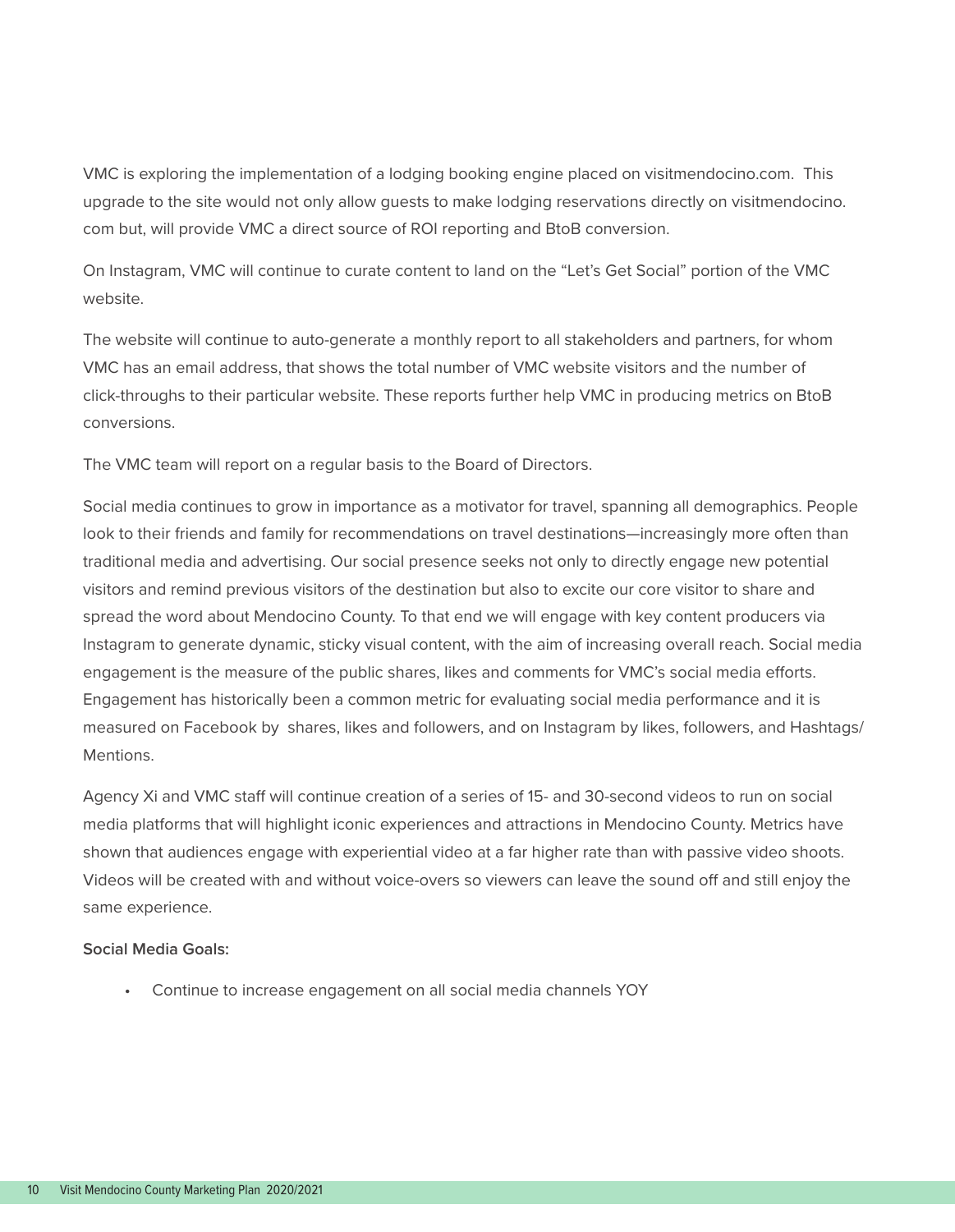#### **Website Goals:**

• Continue to monitor, measure, and analyze website traffic in order to drive visitation.

#### **Total website and social media investment: \$66,000**

### **Sales**

- **• Increase tourism revenue through the development and implementation of the annual integrated marketing, public relations, and sales plan.**
- **• Strengthen regional tourism relationships to leverage broader marketing opportunities.**
- **• Increase Mendocino County brand awareness and positive perception.**
- **• Work with partners to develop, promote and grow strong and beneficial tourism activities and events.**

Sales is an important piece of the VMC promotional efforts puzzle. Much of sales is inspirational, reminding potential visitors how close geographically we are to our main markets of the SF Bay area and the Sacramento/Central Valley; informing them how easily they can get here; and getting them excited about what they can do once here. This messaging will be key in tourism recovery post COVID-19. Our key sales activites annually are based on the research generated by Visit California, it also adds economic feasablity to participate in VCA's already arranged sales efforts.

We are in a competitive region. Our neighbors in Napa and Sonoma outspend us in marketing dollars by at least 6 to 1. We need to differentiate ourselves by showcasing our assets and variety of cost options. This is a continuous process since many tourists focus on the last thing they saw or heard and we have to be in the travel decision narrative. Going into the 2020/2021 marketing year, our geography we believe will greatly bolster our efforts as travelers are looking for personal distance and "room to roam".

We continue to rely on research from Visit CA and Visa Vue to define and refine our sales efforts. We also use anecdotal evidence from our hotel partners, regional partners and various tour operators to adjust our sales activities to match the ever-changing market.

For FY 2019/2020 the integrated sales approach will focus on the following:

**• Consumer trade shows (all efforts are based on trade show availability)**

The most effective way to interact with thousands of potential visitors is to personally meet them at consumer trade shows. We promote the entire County by handing out logoed orange bags and promotional literature such as the Players Guide and the Experience Guide. We also answer questions and provide recommendations. We encourage partnerships with local stakeholders by inviting them to help staff the Mendocino County booth as well as donating giveaways. The giveaways are advertised on posters prominently placed at the booth. We follow up with surveys to those who have provided email addresses. Survey results show that approximately 60% of survey respondents (+/- 15% of total surveys sent) indicate a possible visit to the county in the following year. For next fiscal year, VMC will attend the Bay Area Travel and Adventure Show in Santa Clara; Bark in the Park a pet friendly event in San Jose.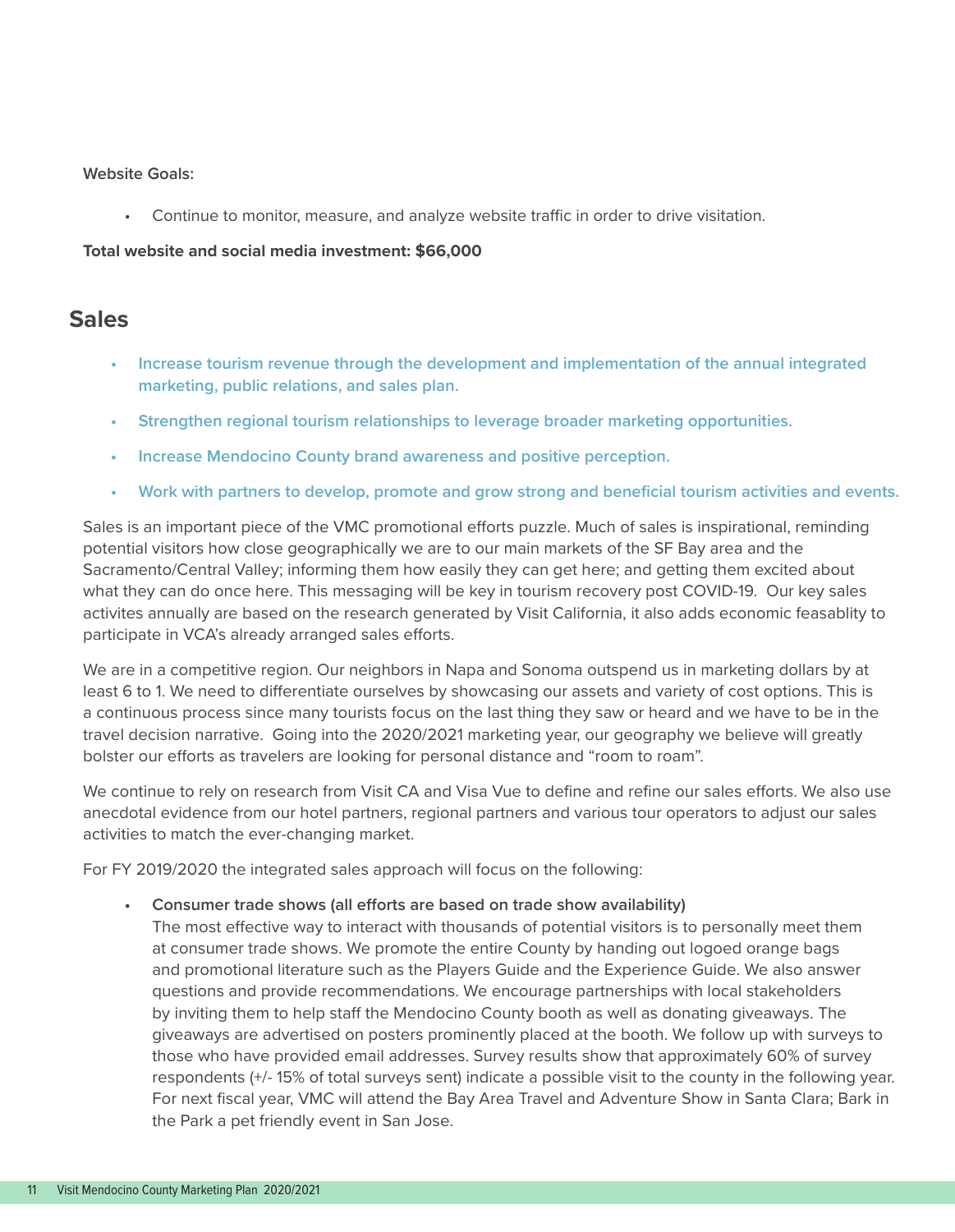#### **• Continue development of regional partnerships**

Anecdotally, visitors come to the county as part of a regional trip. VMC, therefore, partners and coordinates with convention and visitors bureaus such as San Francisco Travel, Oakland, Sacramento and DMOs in Lake, Humboldt, Del Norte, Sonoma, San Mateo, Marin, and Napa counties. We also have positive working relationships with Tahoe, Shasta and Monterey countie, all who directly compete with us as tourist destinations from our target markets. We work together on promoting the entire northern CA region and multi-jurisdiction trips and itineraries.

#### **• Provide FAM (familiarization) tours for tour operators/receptives**

We make a concerted effort to influence travel professionals by bringing them to Mendocino County in the belief that a visit will prompt them to recommend a county visit to clients. FAM participants can be either domestic or international, and many are recruited and vetted by Visit California. FAM participants can create packages and promotions that include the county.

#### **• Manage the North Coast Tourism Council (NCTC)**

Mendocino County benefits from its administration and marketing efforts for the NCTC, one of eight rural regions designated by Visit CA to influence CA travel beyond the gateways. The NCTC budget is funded by participating counties with a dollar for dollar Visit CA match. The ED is the Administrator for this regional group, thus increasing Mendocino County impact and visibility. Mendocino County is thus able to have a presence at important venues and domestic trade events without impacting the VMC budget. Events include IPW, Go West, RTO (receptive trade organization) and the Visit CA Outlook Forum. The NCTC also funds sales participation on various international trade missions. Regional itineraries are created, with, for example, Tahoe and Shasta counties. NCTC also has a vibrant web and social media presence that includes Mendocino County.

#### **• Attend industry events which focus on group sales**

Mendocino County is a challenging group market due to the absence of large group hotels and CalTrans coach length restrictions on highways to the coast. Nevertheless, through the NCTC, we participate in both the National Tour Association and the American Bus Association trade conventions in an attempt to get our share of this lucrative market, particularly for inland Mendocino County.

#### **• Contracts between tour operators and hotels**

The desired end result of both domestic and international sales efforts is signed contracts between tour operators and local hotels. We assist by obtaining appropriate leads and assisting with negotiations. Leads are defined as opportunities for hotels to obtain group and FIT (foreign international travel) business. Once a contract is established the likelihood for steady and increased business increases. There are 40 such contracts currently in place with 12 local hotels. The exact number of room nights obtained through contracts is hard to obtain due to the proprietary nature of business on both sides.

#### **Sales Goals:**

- Consumer Shows Attend 2 consumer trade shows at various geographic locations and obtain 4,000 new names for consumer database
- FAMS Participate in 2 domestic FAMS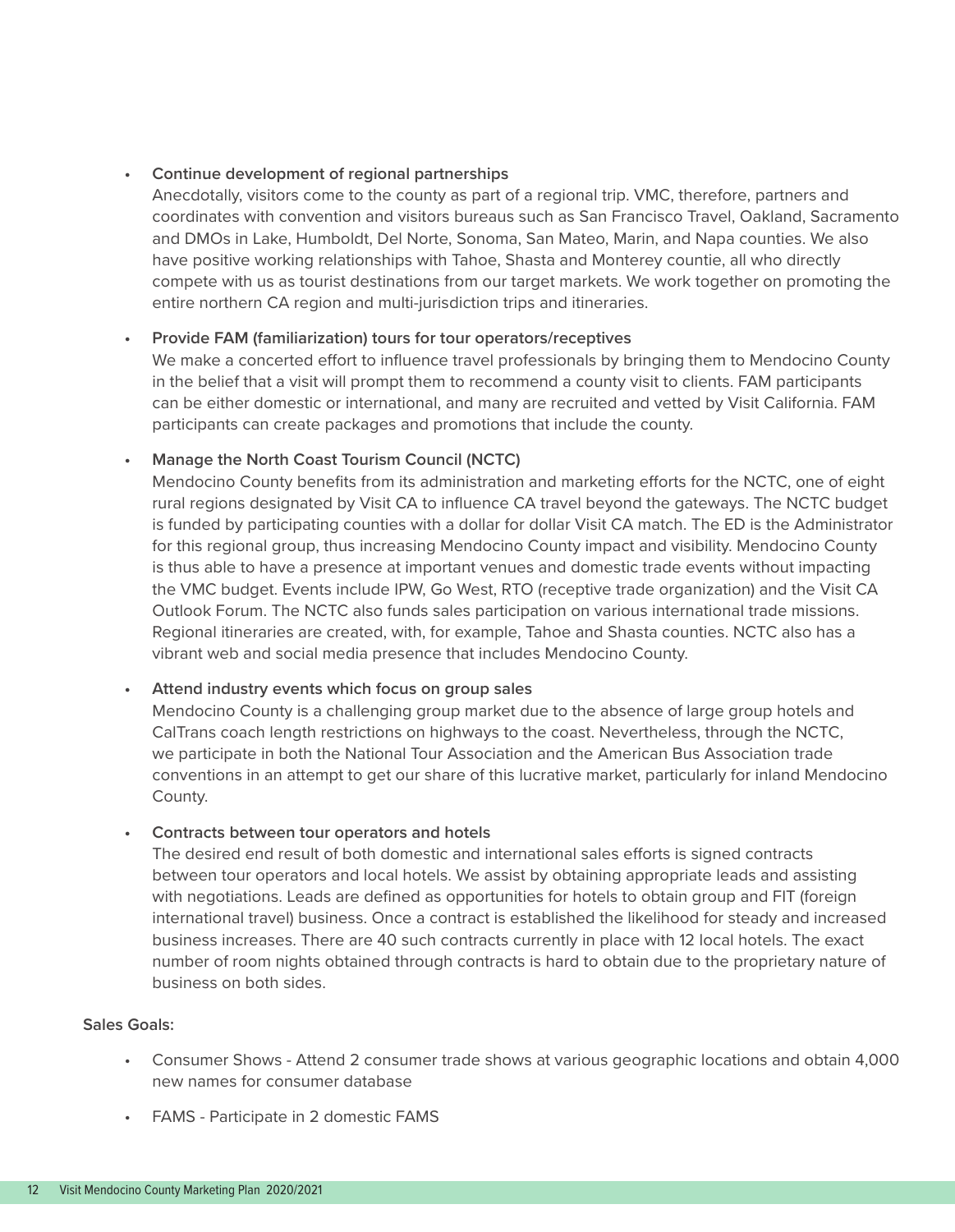- Group Sales Attend at least one event and obtain 5 new groups to County
- Hotel Contracts Facilitate the signing of 5 new contracts
- Sales missions Attend one domestic sales missions in partnership with Visit CA
- Leads Provide local stakeholders with 100 leads for group and individual business

#### **Total sales investment: \$27,590**

### **Visitor Services**

- **• Proactively educate and communicate with all tourism stakeholders.**
- **• Work with partners to develop, promote and grow strong and beneficial tourism activities and events.**

While VMC's primary goal is to increase county visitation, a secondary task is to support visitors once they are here. Increased visitor satisfaction will result in repeat visits and encouragement to extend their stays.

We support the various Chambers and visitor centers in the county by making sure they have collateral such as wine maps, mini guides, visitor guides, event guides and tear off maps. We also match funds provided by Sonoma County to the Redwood Coast Visitor Center.

Goals for the 2020/2021 fiscal year are:

- Work with Visit Mendocino Team to distribute a newly created visitor guide
- Continue distribution of tear off maps for North Coast, South Coast, Willits and Ukiah
- Circulate the newly designed Redwood Highway Map created and funded by the NCTC
- Increase the reach of new branding by the distribution of new logoed orange giveaway bags
- Identify locations and obtain quotes for new gateway signs
- Report on quarterly basis to Board of Directors.

**Total visitor services investment: \$41,632**

### **Festivals & Events**

**• Work with partners to develop, promote and grow strong and beneficial tourism activities and events.**

Unique and interesting festivals and events are a key component for the traveler's potential choice of Mendocino County over other destinations. While tourism to the county is robust during certain times of year,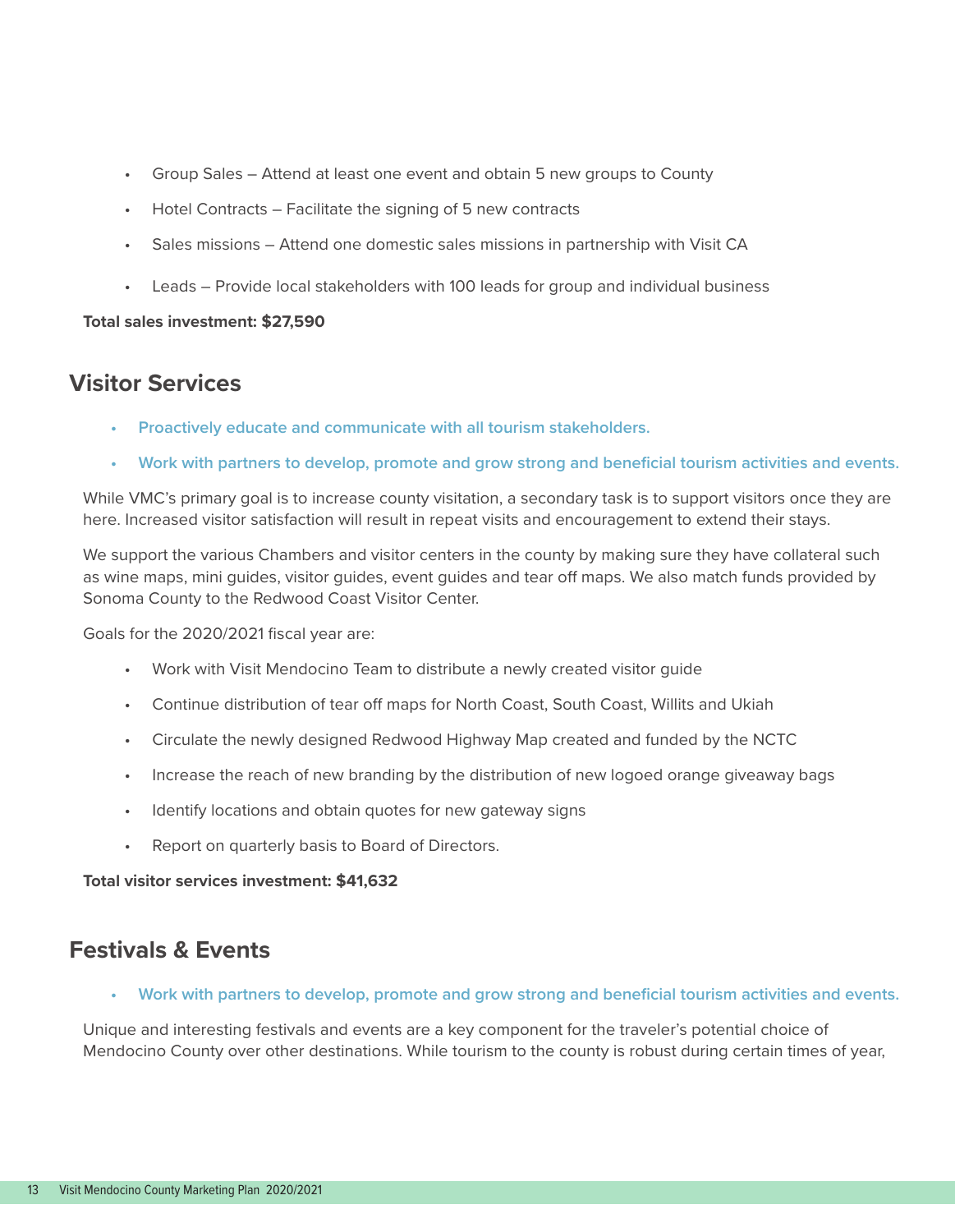there are months it is not. To remedy this, VMC currently sponsors two umbrella festivals per year: the newly dubbed Crab FEAST Mendocino in January and Mushroom FEAST Mendocino in November. Due to the COVID-19 pandemic these two festivals are on hold until it is responsible to promote and market such events.

For FY 2020/2021, VMC proposes to launch Spring Feast/Beer Trail Mendocino in late April 2021. The idea is to morph the concept of the former VMC Earth Day celebration (Party for the Planet) into a wider offering. The festival would launch with a spring winemaker dinner and include Earth Day-centered activities such as wildflower/nature activities, Earth Day dog hikes, winery walks and talks, collaborations with organizations like the Noyo Food Forest, Mendocino County farmers markets, Noyo Center for Marine Science, Hopland Research and Extension Center, Mendocino Area Parks Association and others. The festival would also serve to incorporate existing events such as the Anderson Valley Wildflower Show, Boonville Beer Fest, and, possibly, Taste Mendocino.

Building on events already taking place, rather than creating an entirely new concept, will be an avenue to increased stakeholder/partner participation.

Fiscal year 2020/2021 goals are to:

- Work with signature event holders to maintain name recognition and brand continuity with 2020/2021 being a year of virtual events, looking to bring back increased attendance the following FY
- Work with event holders of previous years to develop new concepts for "socially responsible" ways to bring visitors to the county focusing on "personal distancing" and "room to roam"
- Record partner & stakeholder participation in internal database; update and add contacts /businesses
- Recruit new virtual events and live participants
- Encourage event holders to work with "Visit" organizations, Chambers, Destination Hopland, and winery organizations to revamp existing events and create new ones that will attract overnight visitation
- Continue to revise stakeholder surveys to extract relevant information such as room nights; spending increase/decrease; etc.
- Research festivals in other counties/cities/states for ideas about how to improve VMC's festivals for the 2021/2022 FY
- Report on monthly basis to Board of Directors

**Festival and event expenses are part of the Visitor Services budget.**

### **Partnerships**

**• Improve data-driven decision making through increased participation and "buy in" from all of our partners.**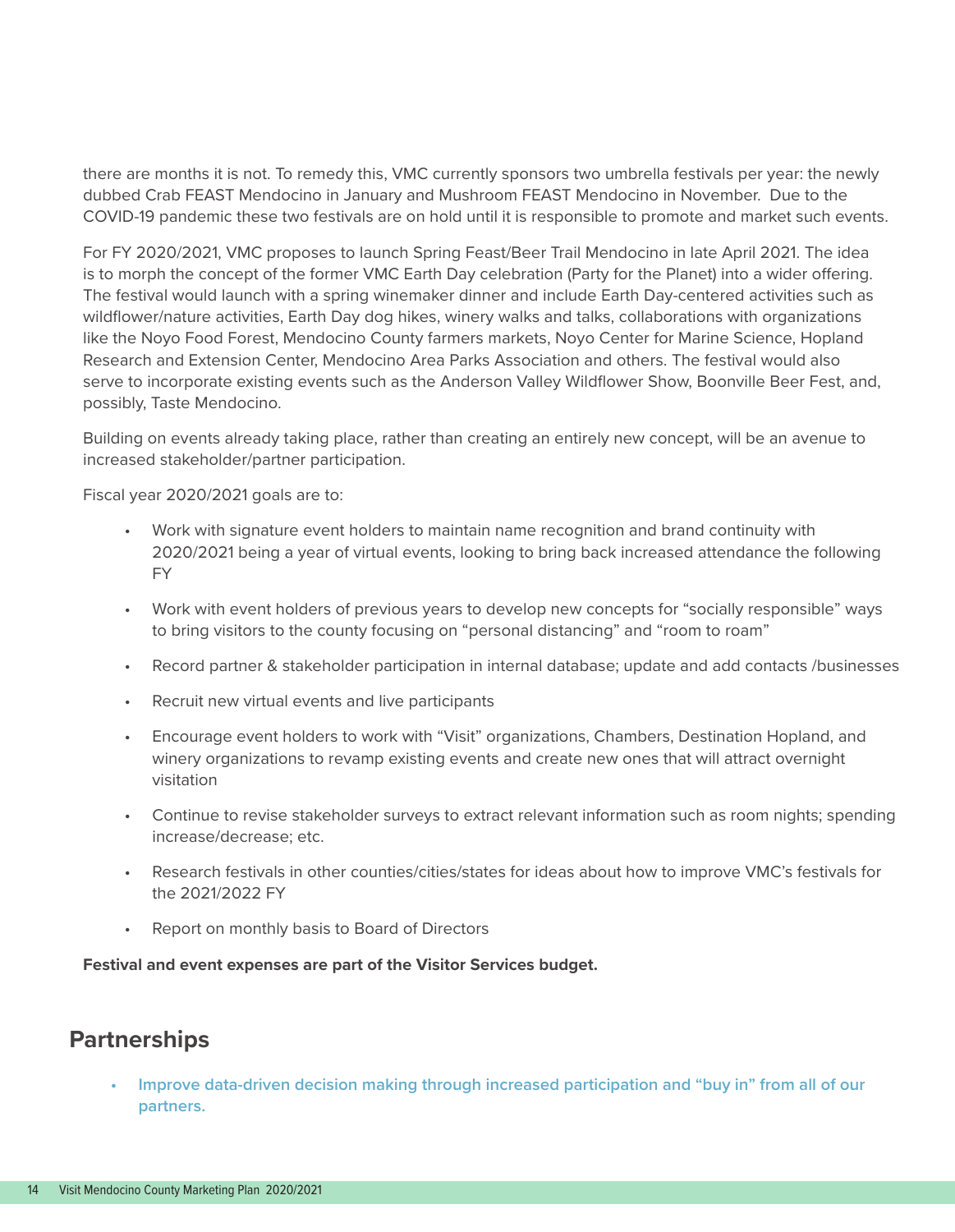- **• Develop a data-sharing process that offers context and insights for partners.**
- **• Proactively educate and communicate with all tourism stakeholders.**
- **• Work with partners to develop, promote and grow strong and beneficial tourism activities and events.**

The Strategic Plan references ways that VMC can work with its partners and businesses throughout the county as to the benefits of the tourism industry and its effects on the local economy.

VMC will continue to take the pulse of new tourism-related businesses in the county by email and phone outreach, surveying partner websites, and individual visits, etc.

Goals for 2020/2021 include:

- Improve data-driven decision making through increased participation and "buy in" from all of our partners
- Proactively educate and communicate with all tourism stakeholders
- Work with partners to develop, promote and grow strong and beneficial tourism activities and events
- Continue Hotel Adoption Program visits to properties and updates to internal database; the database records can be used for group sales and small meeting opportunities
- Continue to promote the Opportunities page on MendocinoTourism.org and the VMC Partners At Work Facebook page
- Continue the development of a VMC Hospitality Certification Course
- Continue distribution of partner brochure to help business owners and community members better understand the mission of VMC
- Attend Chambers of Commerce meetings, city promotional meetings, and events to gain and share ideas, and show community support
- Partner with other business sectors in Mendocino County to investigate how VMC can play an active role in development of our communitties in their entirety.

#### **Total partnerships investment: \$29,900**

### **Personnel, Operations & Admin**

- Ongoing staff training on website usage and best practices for stakeholder and consumer communications; database usage; office procedures
- Ongoing Team and Board Development
- Review new and up to date technologies specifically targeted at destination marketing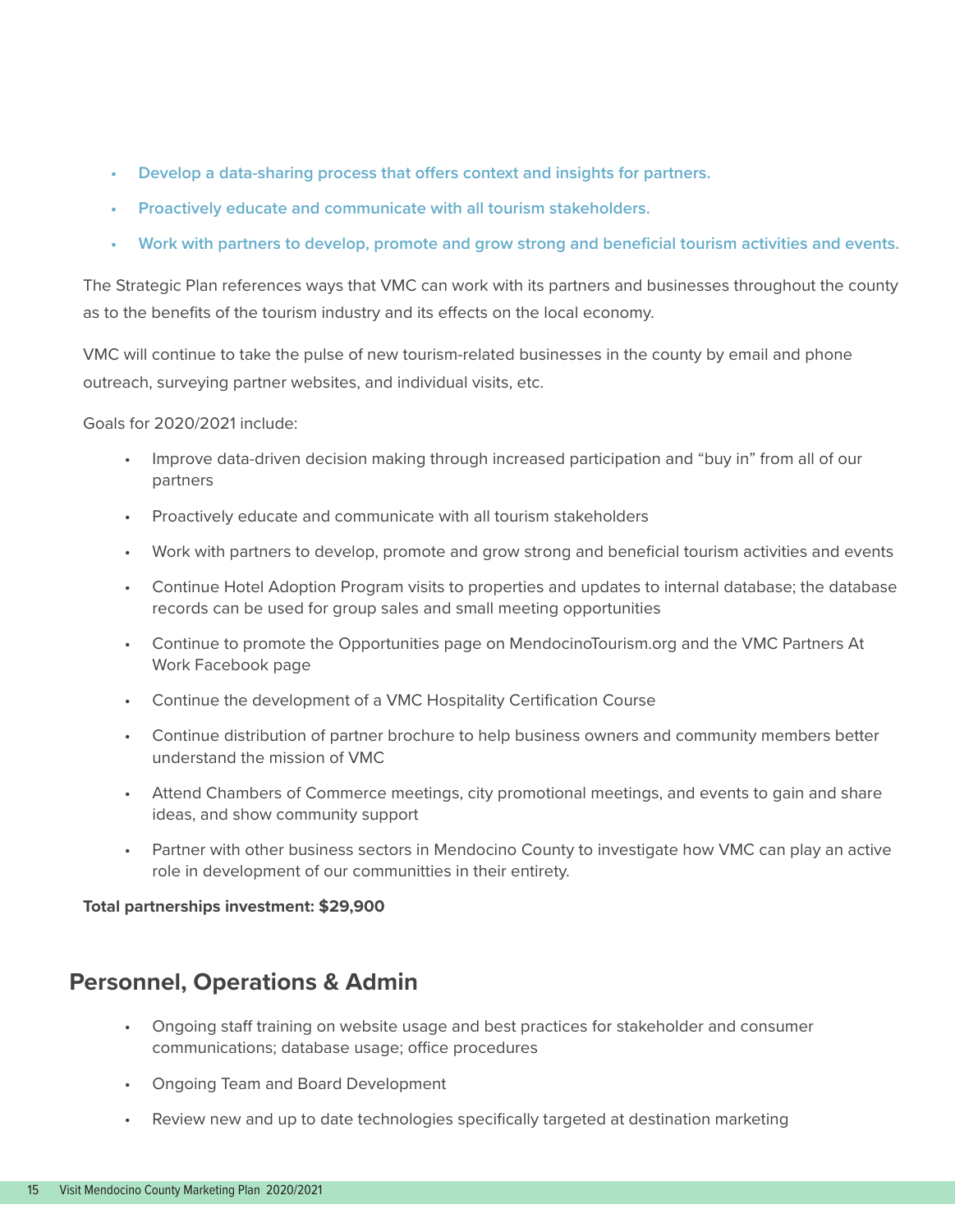- Due to budget restrictions VMC's usual attendance at key travel industry conferences to provide access to industry trends and successful examples of best practices, furthering internal knowledge and benefiting the VMC program of work, will be on hold until the 2021/2022 FY
- Maintain accreditation from the Destination Marketing Accreditation Program, offered by Destination Marketing Association International
- Create and distribute quarterly reports
- Create annual Marketing Plan
- Create Annual Report
- Executive Director to work with BID Advisory Board on annual BID report
- Keep the MendocinoTourism.org website updated with Board and committee agendas, packets, minutes
- Attend Board and BID Advisory Board meetings
- Attend County Board of Supervisors' meetings as warranted

#### **Total personnel, operations and admin investment: \$308,721**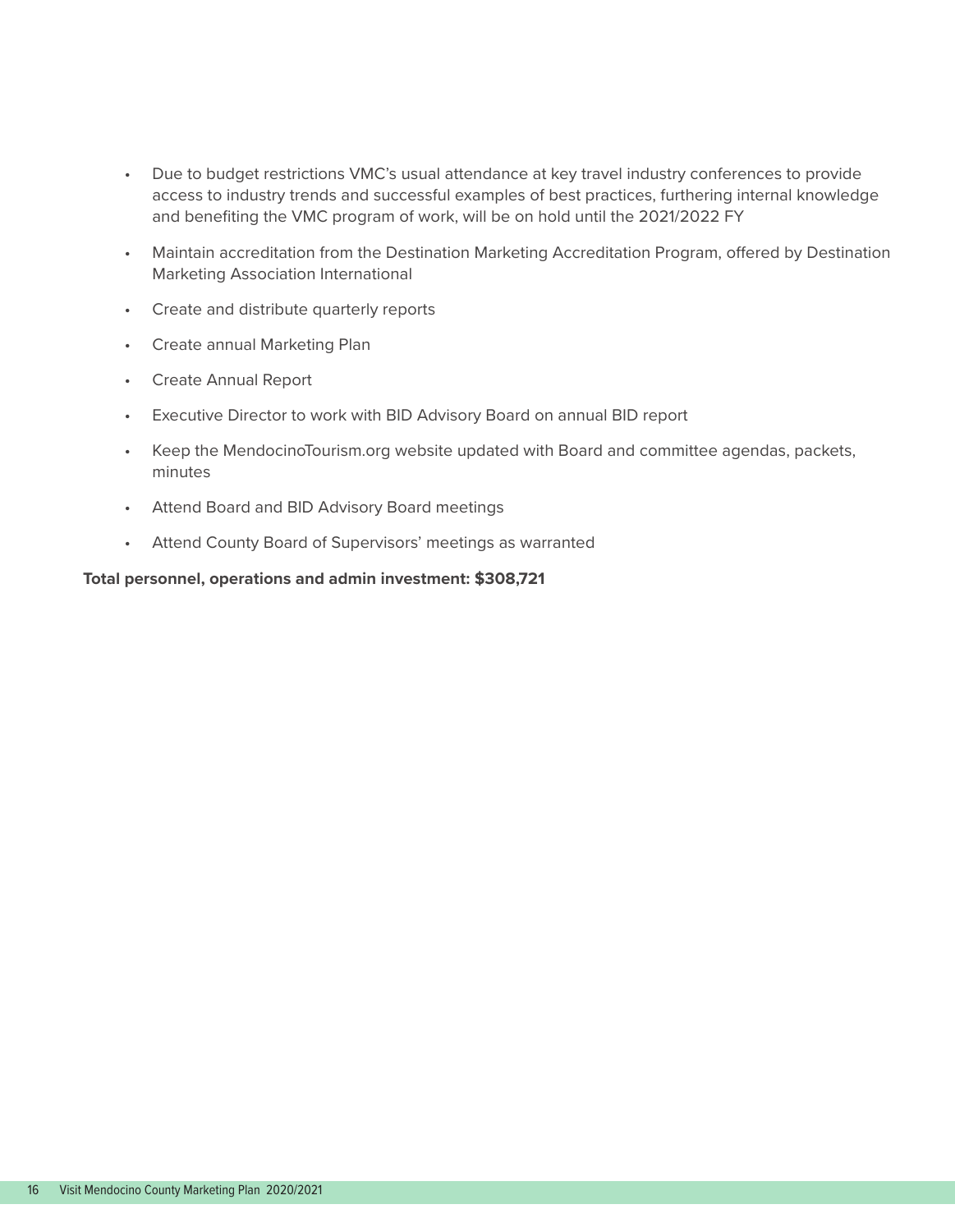#### **BUDGET AMENDMEND and ADOPTED as of 7/8/2020**

### PROPOSED FY 2020-2021 ANNUAL BUDGET INCLUDING BID ASSESSMENTS, MENDOCINO COUNTY MATCHING FUNDS AND MISCELLANEOUS INCOME

| <b>INCOME</b>                      |             |
|------------------------------------|-------------|
| <b>MCTC BID Assessment</b>         | 565.199.00  |
| County of Mendocino Matching Funds | 275,508.00  |
| County Administrative Fee          | [16,530.00] |
| <b>Event Brochure Ads</b>          | o           |
| Interest                           | 0.00        |
| <b>Total Income</b>                | 824,177.00  |
|                                    |             |
| <b>EXPENSES</b>                    |             |
| Advertising/Media                  | 216,300.00  |
| Marketing/Public Relations         | 134,033.00  |
| Website Maintenance & Development  | 66,000.00   |
| Leisure & Group Sales              | 27,590.00   |
| <b>Visitor Services</b>            | 41,632.04   |
| Partnerships                       | 29,900.00   |
| Administrative Expenses            | 100,924.88  |
| Personnel                          | 207,797.00  |
| <b>Total Expenses</b>              | 824,177.00  |
|                                    |             |
| Portion of Unrestricted Reserve    | 0           |
| <b>BOTTOM LINE</b>                 | .00         |
|                                    |             |
| Reserve/Contingency Fund           | 100,000.00  |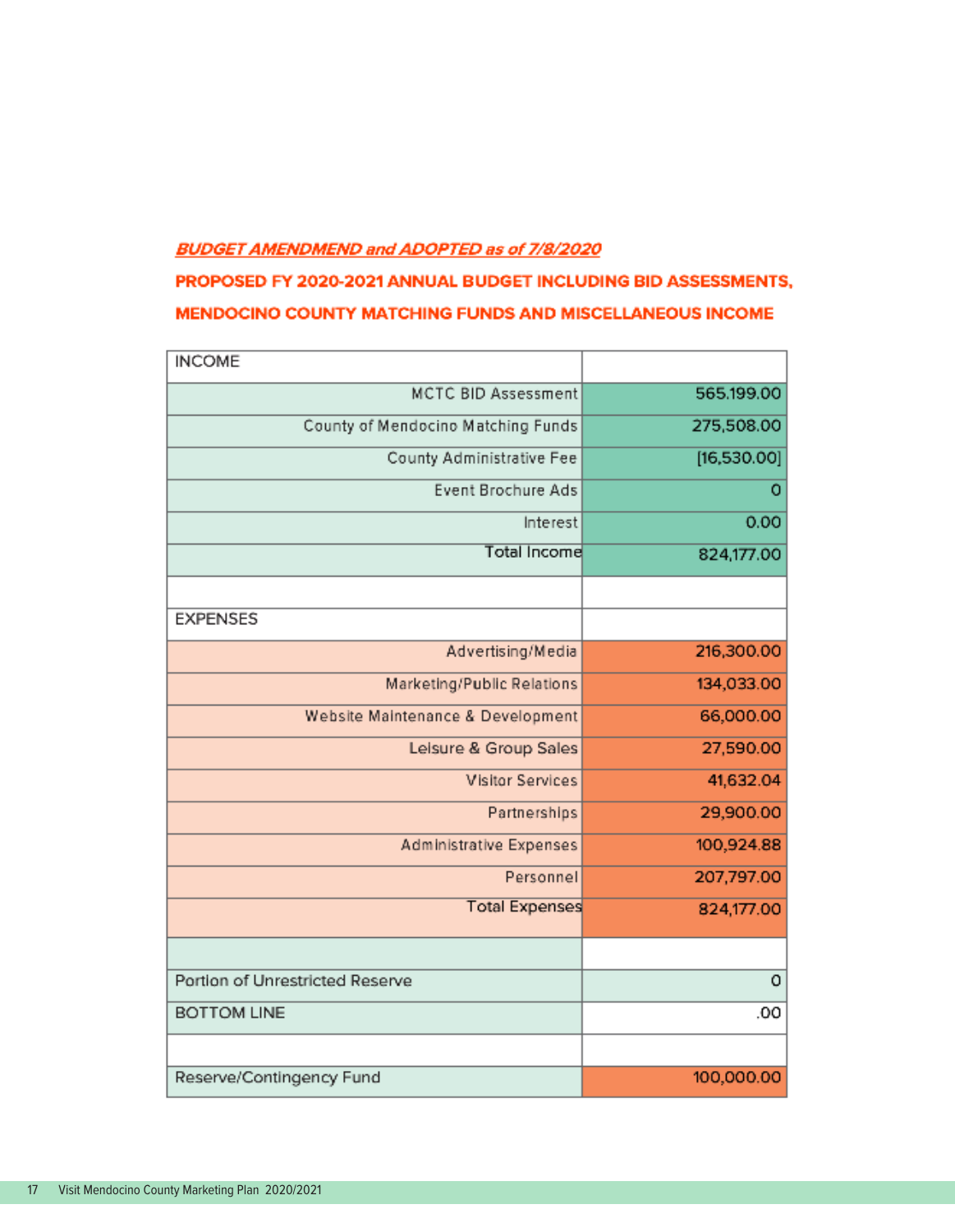## **Staffing**

**Executive Director** Travis Scott **Marketing & Sales Coordinator** Ramon Jimenez **Partner Relations Manager** Open Position **Public Relations** KOLI Communications **Social Media** Agency Xi **Accounting** WiPFLI

## Board of Directors

**Chair**: Cally Dym; Large Lodging Operator | Coastal **Vice Chair**: Jennifer Seward; At-Large **Treasurer**: Scott Connolly; Medium Lodging Operator | Coastal **Secretary**: Bernadette Byrne; Winery/Winegrower **Directors** Sharon Davis; Regional Promotional | Coastal Jitu Ishwar; Large Lodging Operator | At-Large Jan Rodriguez; Large Lodging Operator | Inland Brett Schlesinger; Food & Beverage Member Open Seat; Small Lodging Operator | Coastal Kasie Gray; Regional Promotional | Inland Jamie Peters-Connolly; Arts/Entertainment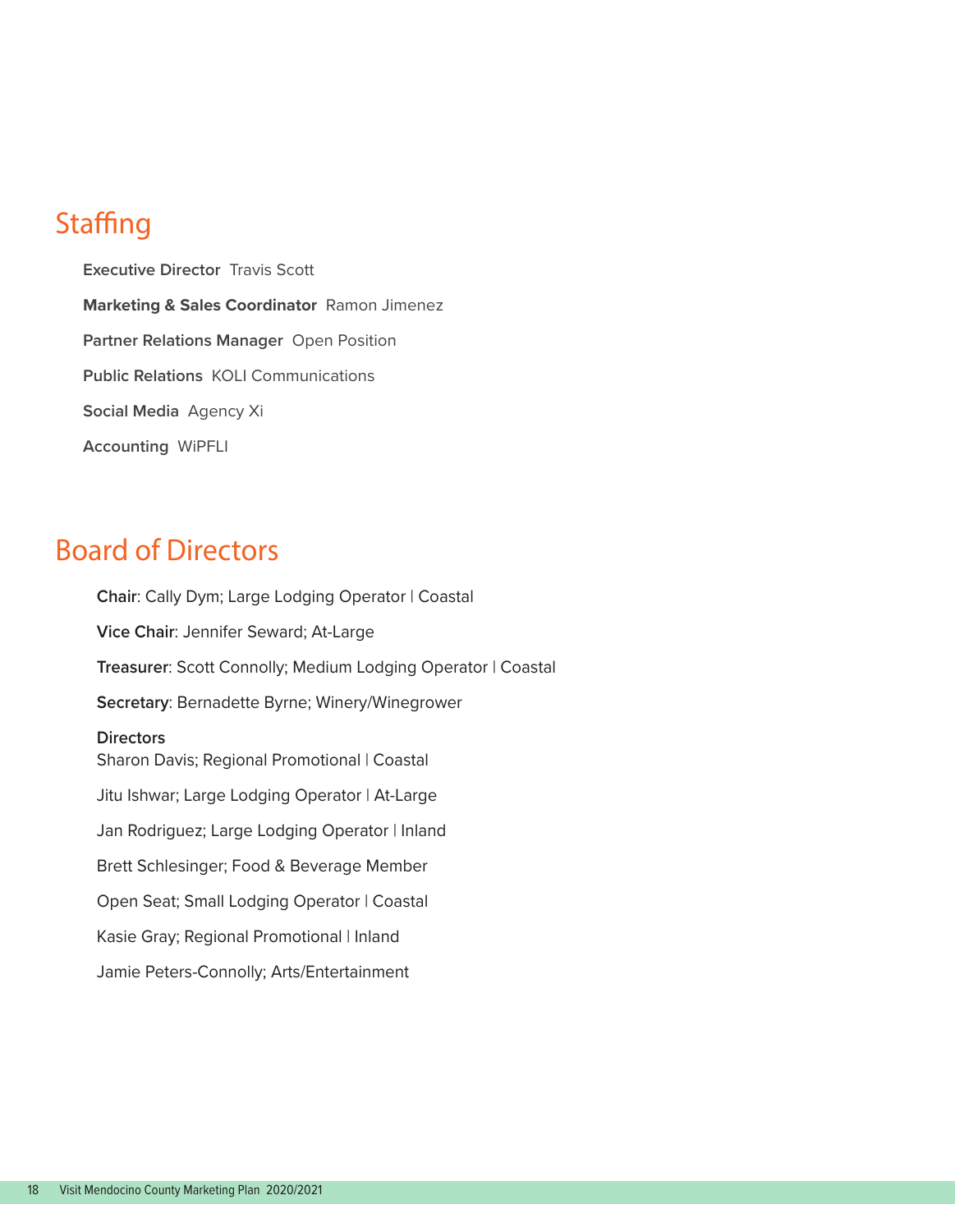## Appendices

## **Strategic Plan**

## **Visit Mendocino County: Strategic Direction 2017/18-2019/20**

| Vision<br>Enriching<br>experiences for<br>our quests,<br>enhanced<br>lifestyle for our<br>residents, and<br>stability and<br>diversity for our<br>economy | Mission<br>⊛<br>Visit<br>Mendocino<br>County<br>stewards and<br>amplifies the<br>total<br>Mendocino<br>County<br>experience. | <b>Values</b><br>Transparency<br>We foster trust through openness and integrity.<br><b>Accountability</b><br>We are outcome-oriented and professional.<br>Partnership<br>We create alignment through inclusive and<br>meaningful relationships.<br>Community<br>We contribute to the fabric of Mendocino<br>County.<br>Innovation<br>Our creativity reflects the uniqueness of our<br>cultures and landscapes. | <b>Reputation</b><br>Leader<br>We motivate and facilitate the tourism<br>community.<br>Accessible<br>We welcome—and are responsive to—input<br>from community members and stakeholders.<br>Collaborative<br>We actively seek engagement and<br>collaboration with our stakeholders and<br>partners.<br><b>Bold</b><br>We deliver on smart, effective, and forward-<br>thinking ideas. | <b>Position</b><br>In order to support our stakeholders, generate<br>economic activity for county residents through tourism,<br>and inspire our visitors, Visit Mendocino County:<br>Consistently markets the entire county and its<br>assets.<br>Creates, develops, and manages brand awareness<br>for the county.<br>Connects people and organizations to<br>opportunities.<br>Provides information to in-county partners and<br>tourism resources to the industry.<br>Delivers a robust and sustainable return on<br>investment. |
|-----------------------------------------------------------------------------------------------------------------------------------------------------------|------------------------------------------------------------------------------------------------------------------------------|----------------------------------------------------------------------------------------------------------------------------------------------------------------------------------------------------------------------------------------------------------------------------------------------------------------------------------------------------------------------------------------------------------------|---------------------------------------------------------------------------------------------------------------------------------------------------------------------------------------------------------------------------------------------------------------------------------------------------------------------------------------------------------------------------------------|-------------------------------------------------------------------------------------------------------------------------------------------------------------------------------------------------------------------------------------------------------------------------------------------------------------------------------------------------------------------------------------------------------------------------------------------------------------------------------------------------------------------------------------|
|-----------------------------------------------------------------------------------------------------------------------------------------------------------|------------------------------------------------------------------------------------------------------------------------------|----------------------------------------------------------------------------------------------------------------------------------------------------------------------------------------------------------------------------------------------------------------------------------------------------------------------------------------------------------------------------------------------------------------|---------------------------------------------------------------------------------------------------------------------------------------------------------------------------------------------------------------------------------------------------------------------------------------------------------------------------------------------------------------------------------------|-------------------------------------------------------------------------------------------------------------------------------------------------------------------------------------------------------------------------------------------------------------------------------------------------------------------------------------------------------------------------------------------------------------------------------------------------------------------------------------------------------------------------------------|

|               | <b>Imperatives</b>                                                                                  | <b>Objectives</b>                                                                                                                                                                                                                                                             | <b>Initiatives</b>                                                                                                                                                                                                                                                                                                                                |  |
|---------------|-----------------------------------------------------------------------------------------------------|-------------------------------------------------------------------------------------------------------------------------------------------------------------------------------------------------------------------------------------------------------------------------------|---------------------------------------------------------------------------------------------------------------------------------------------------------------------------------------------------------------------------------------------------------------------------------------------------------------------------------------------------|--|
|               | Demonstrate and<br>strengthen VMC's<br>contribution to county<br>economic and<br>community vitality | Bid assessment growth at 5% over average of top 3 competitors<br>Year-over-year increase of sales tax receipts in Mendocino County<br>Year-over-year increase in stakeholder survey response rate                                                                             | Increase tourism revenue through the development and implementation of<br>the annual integrated marketing, public relations, and sales plan.<br>Improve data-driven decision making through increased participation and<br>"buy in" from all of our partners.<br>Develop a data-sharing process that offers context and insights for<br>partners. |  |
| $\frac{a}{b}$ | <b>Cultivate VMC's</b><br>relationships and<br>collaborations                                       | Year-over-year increase in number of events launched and reaching self-<br>sufficiency<br>Year-over-year increase in "opportunities" page visitation on VMC website<br>Year-over-year increase in new applicants for BID and MCTC Board<br>positions and committee membership | Foster collaboration and county-wide alignment by creating and<br>developing the "go to" website for all tourism stakeholders.<br>Strengthen regional tourism relationships to leverage broader marketing<br>opportunities.<br>Proactively educate and communicate with all tourism stakeholders.                                                 |  |
|               | Raise awareness of<br>the Mendocino<br><b>County experience</b>                                     | Year-over-year increase Mendocino County awareness score<br>Year-over-year increases in impressions and ad equivalency<br>Year-over-year increase in experience perception score on in-market visitor<br>survey                                                               | Increase Mendocino County brand awareness and positive perception.<br>Work with partners to develop, promote and grow strong and beneficial<br>tourism activities and events.<br>Explore our options to influence and shape potential cannabis tourism.                                                                                           |  |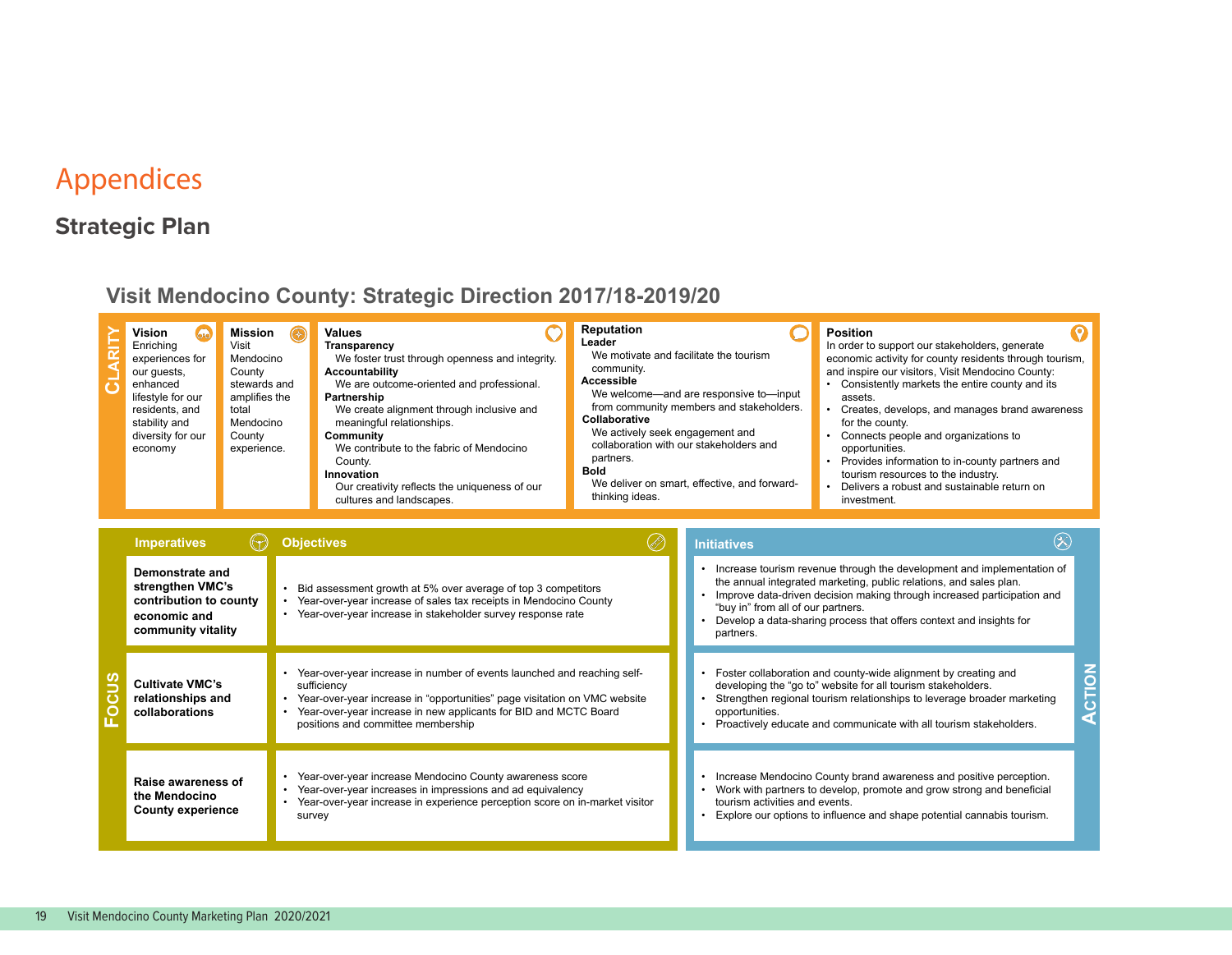## **Glossary**

This glossary is included to explain terms used in this plan and in other reports and documents issued by Visit Mendocino County. While staff and contractors are familiar with the terminology, some of the terms need a brief explanation.

| <b>Advertising</b>                               | This dollar figure represents the amount of money it would take to purchase the                                                                                                                                                                        |
|--------------------------------------------------|--------------------------------------------------------------------------------------------------------------------------------------------------------------------------------------------------------------------------------------------------------|
| equivalency                                      | equivalent in advertising space in a print publication or digital equivalent. The VMC PR                                                                                                                                                               |
|                                                  | team uses a 1:1 ratio unlike many PR firms who use a multiplier to boost numbers.                                                                                                                                                                      |
| <b>Impressions</b>                               | The number of views a print or digital article is estimated to reach based on circulation<br>and subscription data.                                                                                                                                    |
| <b>Media Placement</b>                           | A story (print or digital) about an aspect of Mendocino County that arises from PR<br>efforts.                                                                                                                                                         |
| <b>Media Mission</b>                             | A trip by the PR team to a particular market, e.g., Vancouver BC, to meet local<br>journalists and writers and inspire visitation to and coverage of Mendocino County.                                                                                 |
| <b>Releases</b>                                  | This can either refer to a press release or a "hot sheet," which is distributed to the<br>press and highlights new and upcoming businesses and openings in the county.                                                                                 |
| <b>FAM</b>                                       | Familiarization tour or trip. Media FAMs involve members of the media who are vetted<br>by the PR team prior to a visit. Sales FAMs apply to tour group operators who are<br>visiting the county with the aim of including Mendocino in tour packages. |
| <b>Millennials</b>                               | The segment of the population born between the early and the mid-1990s to early<br>2000s. Also known as Generation Y, they are the children of baby boomers and older<br>Gen Xers.                                                                     |
| <b>Gen-Xers</b>                                  | The population segment born between the early-to-mid 1960s and ending birth years                                                                                                                                                                      |
|                                                  | ranging from the late 1970s to early 1980s. Children of the Baby Boomers.                                                                                                                                                                              |
| <b>Baby Boomers</b>                              | Those born btween the early-to-mid 1940s up to about 1964.                                                                                                                                                                                             |
| <b>Content marketing</b>                         | Content marketing is a strategic marketing approach focused on creating and                                                                                                                                                                            |
|                                                  | distributing valuable, relevant, and consistent content to attract and retain a clearly                                                                                                                                                                |
|                                                  | defined audience - and, ultimately, to drive profitable customer action.                                                                                                                                                                               |
| <b>Google Analytics</b>                          | A reporting tool provided by Google that can be used to analyze traffic, ad words,<br>digital marketing campaigns, demographics, etc. for VisitMendocino.com.                                                                                          |
| <b>Facebook Insights</b>                         | A reporting tool for analyzing traffic, advertising campaigns, and other activities on<br>Facebook.                                                                                                                                                    |
| <b>Activity Provider</b>                         | A person located in a tourist destination who provides a unique, local activity for a<br>visitor to do while on vacation. Examples of such activities include kayaking, bike riding<br>or arts and crafts, among others.                               |
| <b>Free Independent</b><br><b>Traveler (FIT)</b> | A person or a couple that is not traveling with a group; usually references foreign<br>travelers out on their own (Foreign Independent Traveler).                                                                                                      |
| <b>Inbound Tour</b><br>Operator                  | Someone specializing in providing tours to overseas travelers to a destination, either<br>operating the tour themselves or working through established partnerships with local<br>suppliers.                                                           |
| <b>Receptives</b>                                | In effect, "middle men" between tour operators and hotel/lodging owners, chiefly in<br>overseas markets. Receptives obtain contracts with hotels for booking arrangements<br>and offer these to tour operators looking to satisfy tourist demand.      |
| <b>Search Engine</b><br><b>Marketing</b>         | A marketing tactic using paid advertising services so that interested clients and<br>customers can reach a business quicker and easier while searching online.                                                                                         |